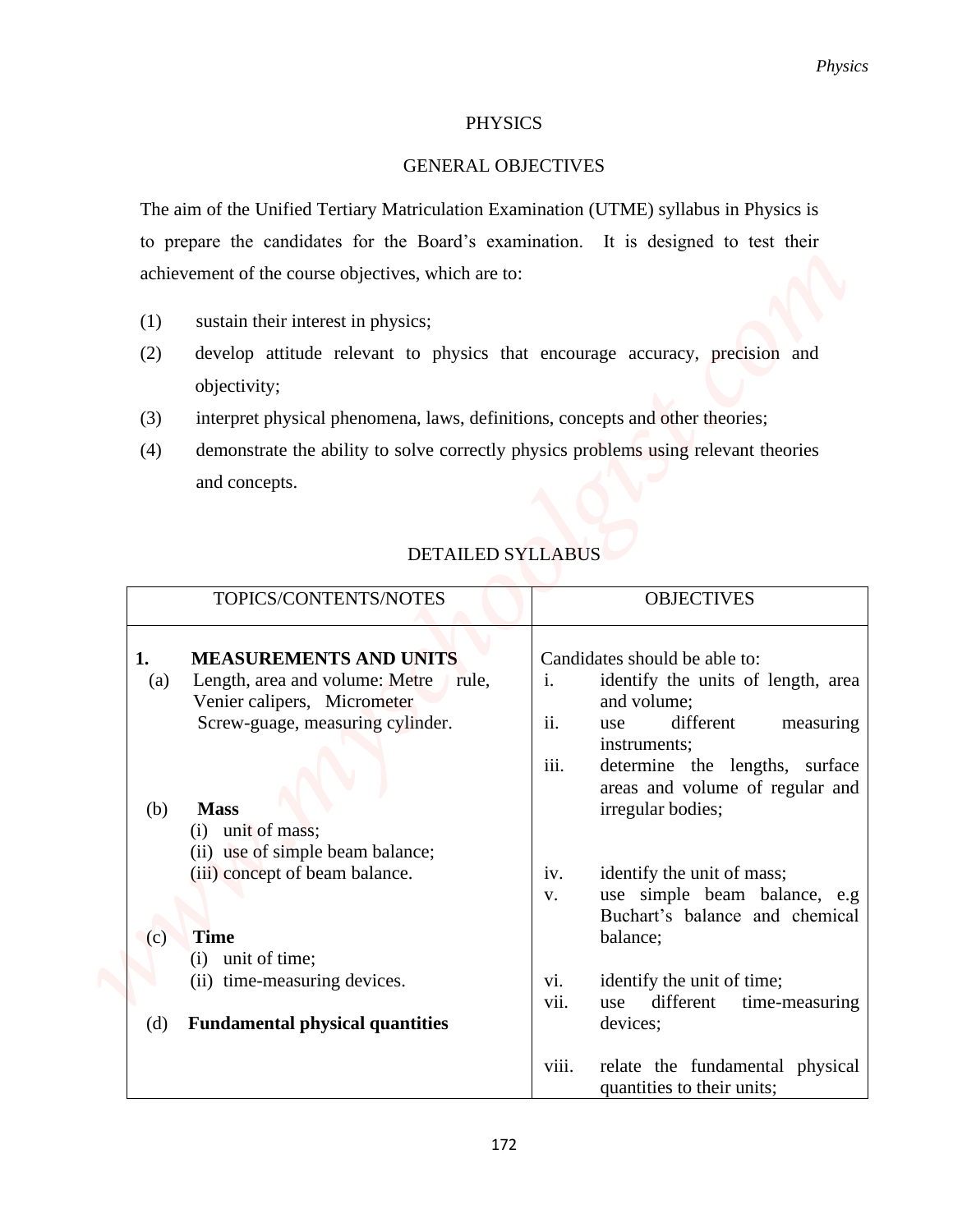|                                                                                    | <b>Physics</b>                                                  |
|------------------------------------------------------------------------------------|-----------------------------------------------------------------|
| TOPICS/CONTENTS/NOTES                                                              | <b>OBJECTIVES</b>                                               |
|                                                                                    |                                                                 |
| Derived physical quantities and their<br>(e)<br>units                              | of<br>derived<br>the units                                      |
| Combinations of fundamental quantities<br>(i)<br>and determination of their units; | deduce<br>$\overline{1}X$ .<br>physical quantities;             |
|                                                                                    | determine the dimensions<br>of<br>X.                            |
| <b>Dimensions</b><br>(f)                                                           | physical quantities;                                            |
| definition of dimensions<br>(i)                                                    | use the dimensions to determine<br>XI.                          |
| (ii) simple examples                                                               | the units of physical quantities;                               |
|                                                                                    | xii.<br>test the homogeneity of an<br>equation;                 |
|                                                                                    | xiii.<br>determine<br>the<br>accuracy<br>of                     |
| <b>Limitations of experimental</b><br>(g)                                          | measuring instruments;                                          |
| measurements                                                                       | estimate simple errors;<br>xiv.                                 |
| accuracy of measuring<br>(i)                                                       | express measurements in standard<br>XV.                         |
| instruments;                                                                       | form.                                                           |
| simple estimation of errors;<br>(ii)                                               |                                                                 |
| (iii) significant figures;                                                         |                                                                 |
| (iv) standard form.                                                                |                                                                 |
| Measurement, position,<br>distance<br>and<br>(h)                                   |                                                                 |
| displacement                                                                       |                                                                 |
| (i) concept of displacement;                                                       | Candidates should be able to:                                   |
| (ii) distinction between distance and                                              |                                                                 |
| displacement;                                                                      | i.<br>use strings, meter ruler and                              |
| (iii) concept of position and coordinates;<br>(iv) frame of reference.             | engineering calipers, vernier<br>calipers and micrometer, screw |
|                                                                                    | guage;                                                          |
|                                                                                    | ii.<br>note the degree of accuracy;                             |
|                                                                                    | iii.<br>identify distance travel in a                           |
|                                                                                    | specified direction;                                            |
|                                                                                    | use compass and protractor to<br>iv.                            |
|                                                                                    | locate points/directions;                                       |
|                                                                                    | use Cartesians systems to locate<br>V.                          |
|                                                                                    | positions in x-y plane;                                         |
|                                                                                    | plot graph and draw inference<br>vi.<br>from the graph.         |
| <b>Scalars and Vectors</b><br>2.                                                   |                                                                 |
| (i) definition of scalar and vector quantities;                                    | Candidates should be able to:                                   |
| (ii) examples of scalar and vector quantities;                                     |                                                                 |
| (iii) relative velocity;                                                           | i.<br>distinguish between scalar and                            |
| (iv) resolution<br>of<br>vectors<br>into<br>two                                    | vector quantities;                                              |
| perpendicular<br>directions<br>including                                           | ii.<br>give examples of scalar and vector                       |
| graphical methods of                                                               | quantities;                                                     |
| solution.                                                                          |                                                                 |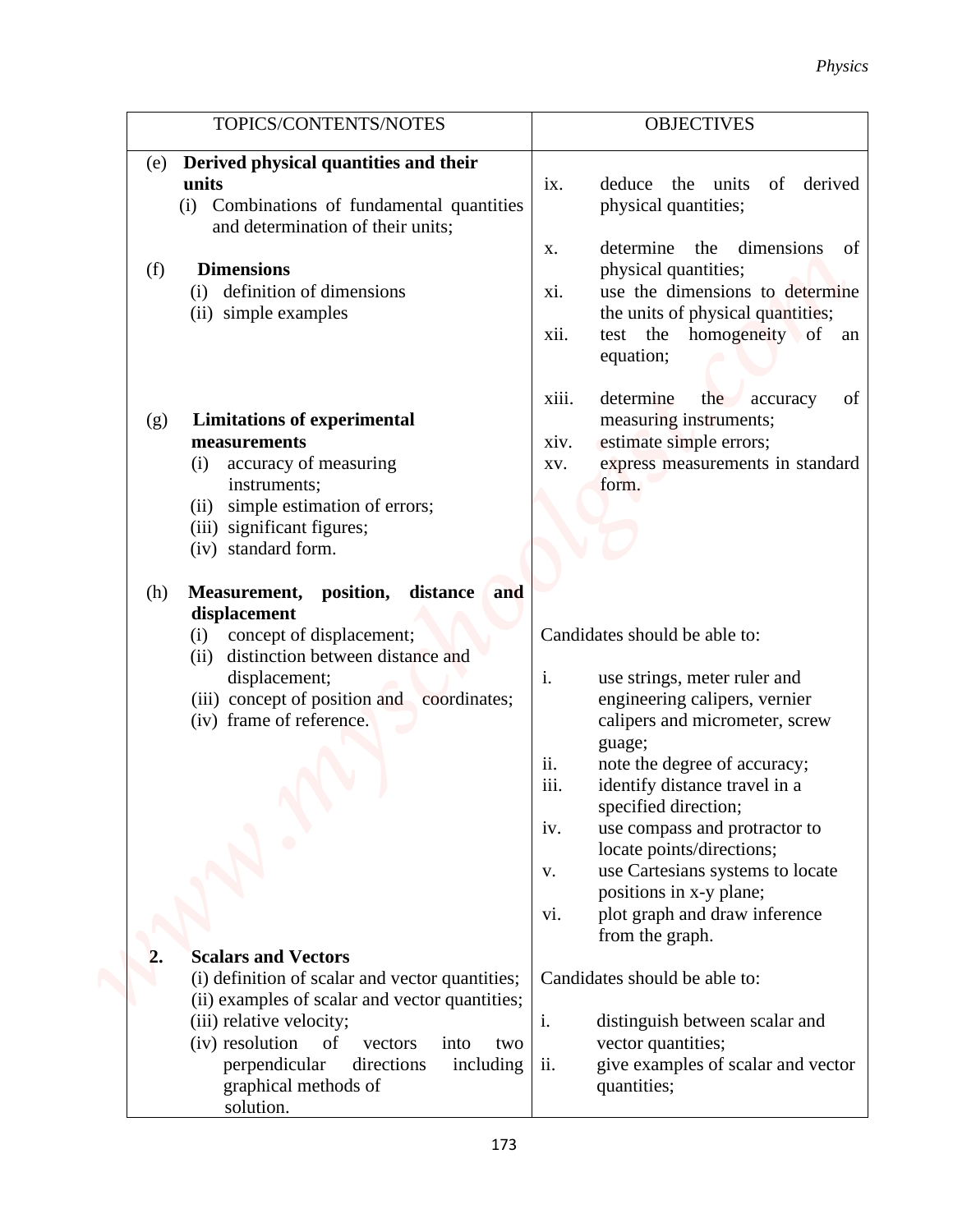|                                                              | <b>Physics</b>                                                                        |
|--------------------------------------------------------------|---------------------------------------------------------------------------------------|
| TOPICS/CONTENTS/NOTES                                        | <b>OBJECTIVES</b>                                                                     |
|                                                              | iii.<br>determine the resultant of two or                                             |
|                                                              | more vectors;                                                                         |
|                                                              | determine relative velocity;<br>iv.<br>resolve vectors into two                       |
|                                                              | V.<br>perpendicular components;                                                       |
|                                                              | use graphical methods to solve<br>vi.                                                 |
|                                                              | vector problems.                                                                      |
|                                                              |                                                                                       |
| <b>Motion</b><br>3.                                          |                                                                                       |
| (a) Types of motion:                                         | Candidates should be able to;                                                         |
| translational, oscillatory, rotational, spin                 |                                                                                       |
| and random                                                   | i. identify different types of motion;<br>ii.<br>solve numerical problem on collinear |
| (b) Relative motion                                          | motion;                                                                               |
|                                                              | iii.<br>identify force as cause of motion;                                            |
| (c) Causes of motion                                         | identify push and pull as forms of<br>iv.                                             |
|                                                              | force;                                                                                |
| (d) Types of force                                           | identify<br>electric<br>magnetic<br>and<br>V <sub>1</sub>                             |
|                                                              | attractions, gravitational<br>pull as                                                 |
| (i) contact                                                  | forms of field forces;                                                                |
| (ii) force field                                             | differentiate between speed, velocity<br>vi.                                          |
| (e) linear motion                                            | and acceleration;                                                                     |
| (i) speed, velocity and acceleration;                        | vii. deduce equations of uniformly                                                    |
| equations of uniformly accelerated<br>(i)                    | accelerated motion;                                                                   |
| motion;                                                      | viii. solve problems of motion under                                                  |
| (iii) motion under gravity;                                  | gravity;                                                                              |
| (iv) distance-time graph and velocity time                   |                                                                                       |
| graph;<br>instantaneous velocity and<br>(v)                  | interpret distance-time graph and<br>ix.<br>velocity-time graph;                      |
| acceleration.                                                | compute instantaneous velocity and<br>X.                                              |
|                                                              | acceleration;                                                                         |
|                                                              |                                                                                       |
|                                                              |                                                                                       |
| (f) Projectiles:<br>(i) calculation of range, maximum height | xi establish expressions for the range,<br>maximum height and time of flight of       |
| and time of flight from the ground and a                     | projectiles, rockets, missiles                                                        |
| height;                                                      | xii. solve problems involving projectile                                              |
| (ii) applications of projectile motion.                      | motion;                                                                               |
| (g) Newton's laws of motion:                                 | xiii. solve numerical problems involving                                              |
| inertia, mass and force;<br>(i)                              | impulse and momentum;                                                                 |
| relationship between mass and<br>(ii)                        | xiv. interpretation of area under force -                                             |
| acceleration;                                                | time graph;                                                                           |
| (iii) impulse and momentum;                                  | xv. interpret Newton's laws of motion;                                                |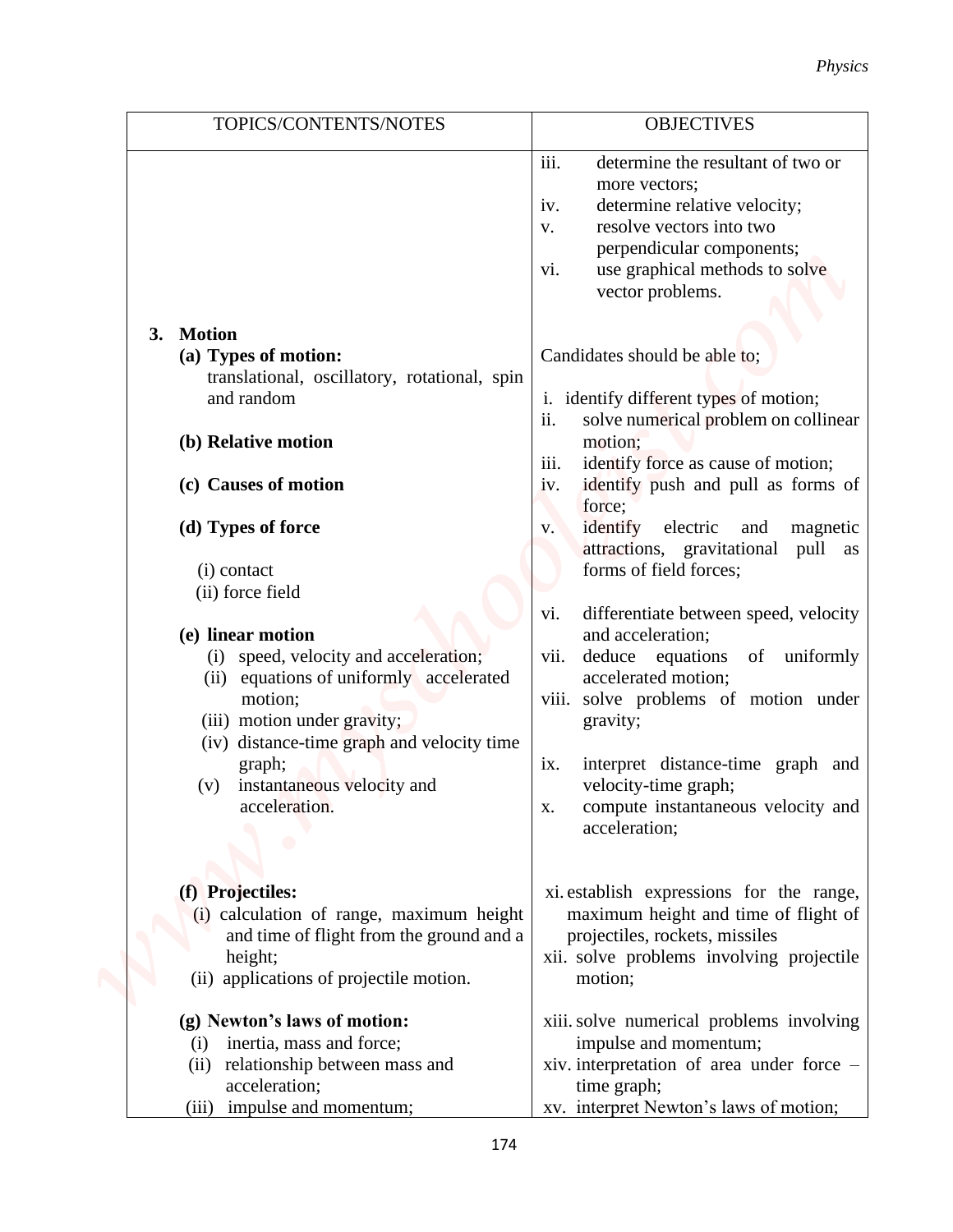|                                                                                                                                                                                                                                                                                                                                                                                                                                                                                                                                                                                                                                                                                | <b>Physics</b>                                                                                                                                                                                                                                                                                                                                                                                                                                                                                                                                                                                                                              |
|--------------------------------------------------------------------------------------------------------------------------------------------------------------------------------------------------------------------------------------------------------------------------------------------------------------------------------------------------------------------------------------------------------------------------------------------------------------------------------------------------------------------------------------------------------------------------------------------------------------------------------------------------------------------------------|---------------------------------------------------------------------------------------------------------------------------------------------------------------------------------------------------------------------------------------------------------------------------------------------------------------------------------------------------------------------------------------------------------------------------------------------------------------------------------------------------------------------------------------------------------------------------------------------------------------------------------------------|
| TOPICS/CONTENTS/NOTES                                                                                                                                                                                                                                                                                                                                                                                                                                                                                                                                                                                                                                                          | <b>OBJECTIVES</b>                                                                                                                                                                                                                                                                                                                                                                                                                                                                                                                                                                                                                           |
| $(iv)$ force – time graph;<br>(v) conservation of linear momentum<br>(Coefficient of restitution not<br>necessary).<br>(h) Motion in a circle:<br>angular velocity and angular<br>(i)<br>acceleration;<br>(ii) centripetal and centrifugal forces;<br>(iii) applications.<br>(i) Simple Harmonic Motion (S.H.M):<br>definition and explanation of simple<br>$\left( 1\right)$<br>harmonic motion;<br>(ii) examples of systems that execute<br>S.H.M;<br>(iii) period, frequency and amplitude of<br>S.H.M;<br>(iv) velocity and acceleration of S.H.M;<br>(iii) simple treatment of energy change in<br>$S.H.M$ :<br>(iv) force vibration and resonance (simple<br>treatment). | xvi. compare inertia, mass and force;<br>xvii. deduce the relationship between<br>mass and acceleration;<br>xviii. interpret the law of conservation of<br>linear momentum and application;<br>establish expression for angular<br>XIX.<br>velocity, angular acceleration and<br>centripetal force;<br>solve numerical problems involving<br>XX.<br>motion in a circle;<br>establish the relationship between<br>xxi.<br>period and frequency;<br>analyse the energy<br>changes<br>xxii.<br>occurring during S.H.M;<br>identify different types of forced<br>xxiii.<br>vibration;<br>applications<br>of<br>xxiv.<br>enumerate<br>resonance. |
| <b>Gravitational field</b><br>4<br>(i) Newton's law of universal gravitation;<br>(ii) gravitational potential;<br>(iii) conservative and non-conservative<br>fields;<br>(iv) acceleration due to gravity;<br>(v) variation of g on the earth's surface;<br>(vi) distinction between mass and weight<br>escape velocity;<br>(vii) parking orbit and weightlessness.                                                                                                                                                                                                                                                                                                             | Candidates should be able to:<br>i. identify the expression for gravitational<br>force between two bodies;<br>apply Newton's law of universal<br>ii.<br>gravitation;<br>iii. give examples of conservative and non-<br>conservative fields;<br>iv. deduce the expression for gravitational<br>field potentials;<br>v. identify the causes of variation of g on<br>the earth's surface;<br>vi. differentiate between mass and weight;<br>vii. determine escape velocity.                                                                                                                                                                     |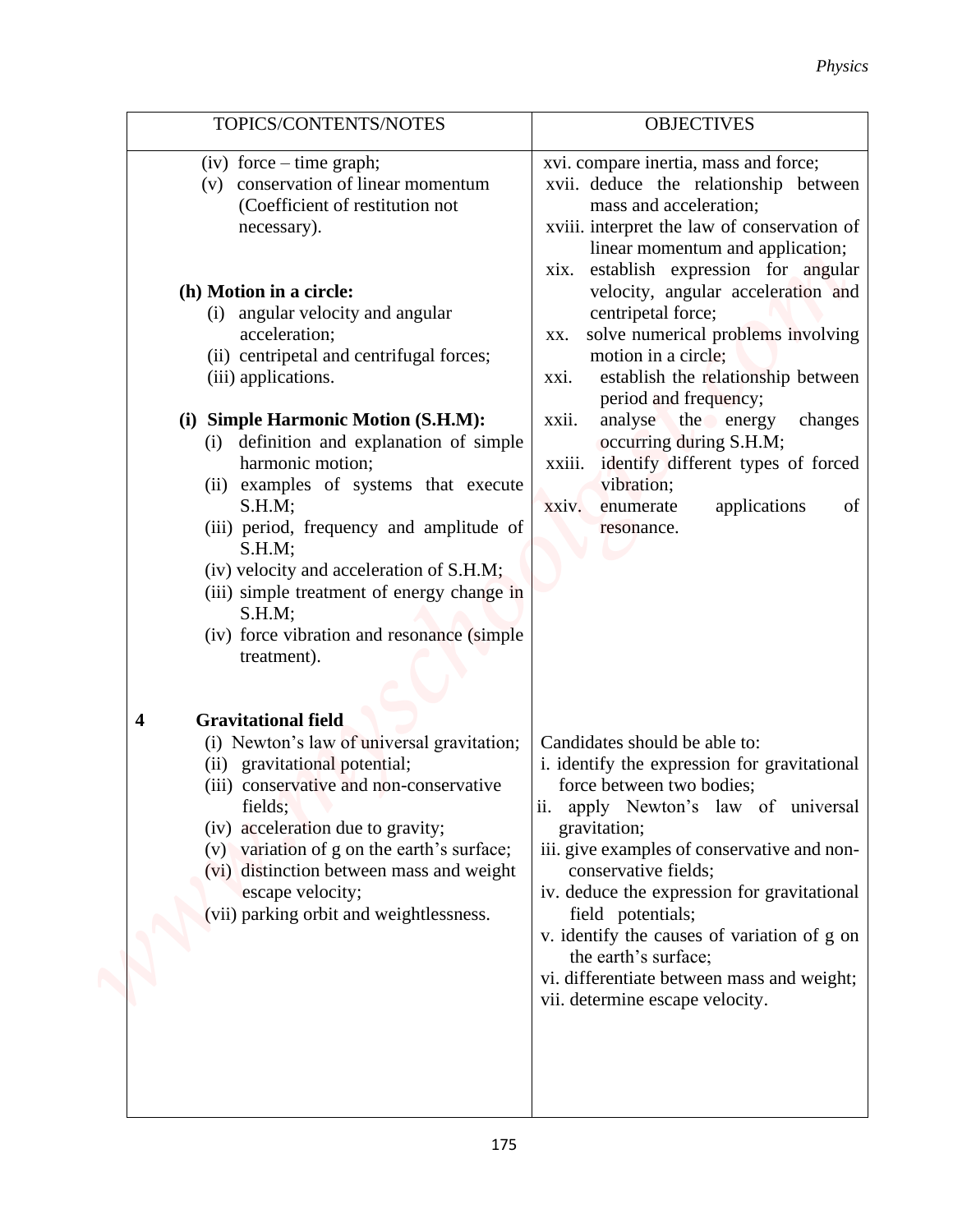|                                                                               | <b>Physics</b>                                                         |
|-------------------------------------------------------------------------------|------------------------------------------------------------------------|
| TOPICS/CONTENTS/NOTES                                                         | <b>OBJECTIVES</b>                                                      |
| <b>Equilibrium of Forces</b><br>5.                                            |                                                                        |
| (a) equilibrium of particles:                                                 | Candidates should be able to:                                          |
| equilibrium of coplanar forces;<br>(i)                                        | i. apply the conditions for the equilibrium                            |
| triangles and polygon of forces;<br>(ii)                                      | of coplanar forces to solve problems;                                  |
| (iii) Lami's theorem.                                                         | ii. use triangle and polygon laws of forces                            |
|                                                                               | to solve equilibrium problems;                                         |
| (b) principles of moments                                                     | iii. use Lami's theorem to solve problems;                             |
| (i) moment of a force;                                                        | iv. analyse the principle of moment of a                               |
| (ii) simple treatment and moment of a couple                                  | force;                                                                 |
| (torque);                                                                     | v. determine moment of a force and couple;                             |
| (iii) applications.                                                           | vi. describe some applications of moment<br>of a force and couple;     |
|                                                                               | vii. apply the conditions for the equilibrium                          |
| (c) conditions for equilibrium of rigid bodies                                | of rigid bodies to solve problems;                                     |
| under the action of parallel and non-                                         | viii. resolve forces into two perpendicular                            |
| parallel forces<br>(i) resolution and composition of forces in                | directions;<br>ix. determine the resultant and equilibrant             |
| two perpendicular directions;                                                 | of forces;                                                             |
| (ii) resultant and equilibrant.                                               | differentiate between stable, unstable<br>X.<br>and neutral equilibra. |
| (d) centre of gravity and stability                                           |                                                                        |
| (i) stable, unstable and neutral equilibra.                                   |                                                                        |
|                                                                               |                                                                        |
|                                                                               |                                                                        |
| (a) Work, Energy and Power<br>6.                                              |                                                                        |
| (i) definition of work, energy and power;                                     | Candidates should be able to:                                          |
| (ii) forms of energy;                                                         | i. differentiate between work, energy and                              |
| (iii) conservation of energy;<br>(iv) qualitative treatment between different | power;<br>ii. compare different forms of energy,                       |
| forms of energy;                                                              | giving examples;                                                       |
| (v) interpretation of area under the force-                                   | iii. apply the principle of conservation of                            |
| distance curve.                                                               | energy;                                                                |
|                                                                               | iv. examine the transformation between                                 |
|                                                                               | different forms of energy;                                             |
|                                                                               | v. interpret the area under the force –                                |
|                                                                               | distance curve.                                                        |
|                                                                               | vi. solve numerical problems in work,                                  |
|                                                                               | energy and<br>power.                                                   |
| (b) Energy and society                                                        | Candidates should be able to:                                          |
| sources of energy;<br>(i)                                                     | i. itemize the sources of energy;                                      |
| renewable and non-renewable energy e.g.<br>(ii)                               | ii. distinguish between renewable and non-                             |
| coal, crude oil, sun, wind etc.;                                              | renewable energy, examples should be                                   |
| uses of energy;<br>(iii)                                                      | given;                                                                 |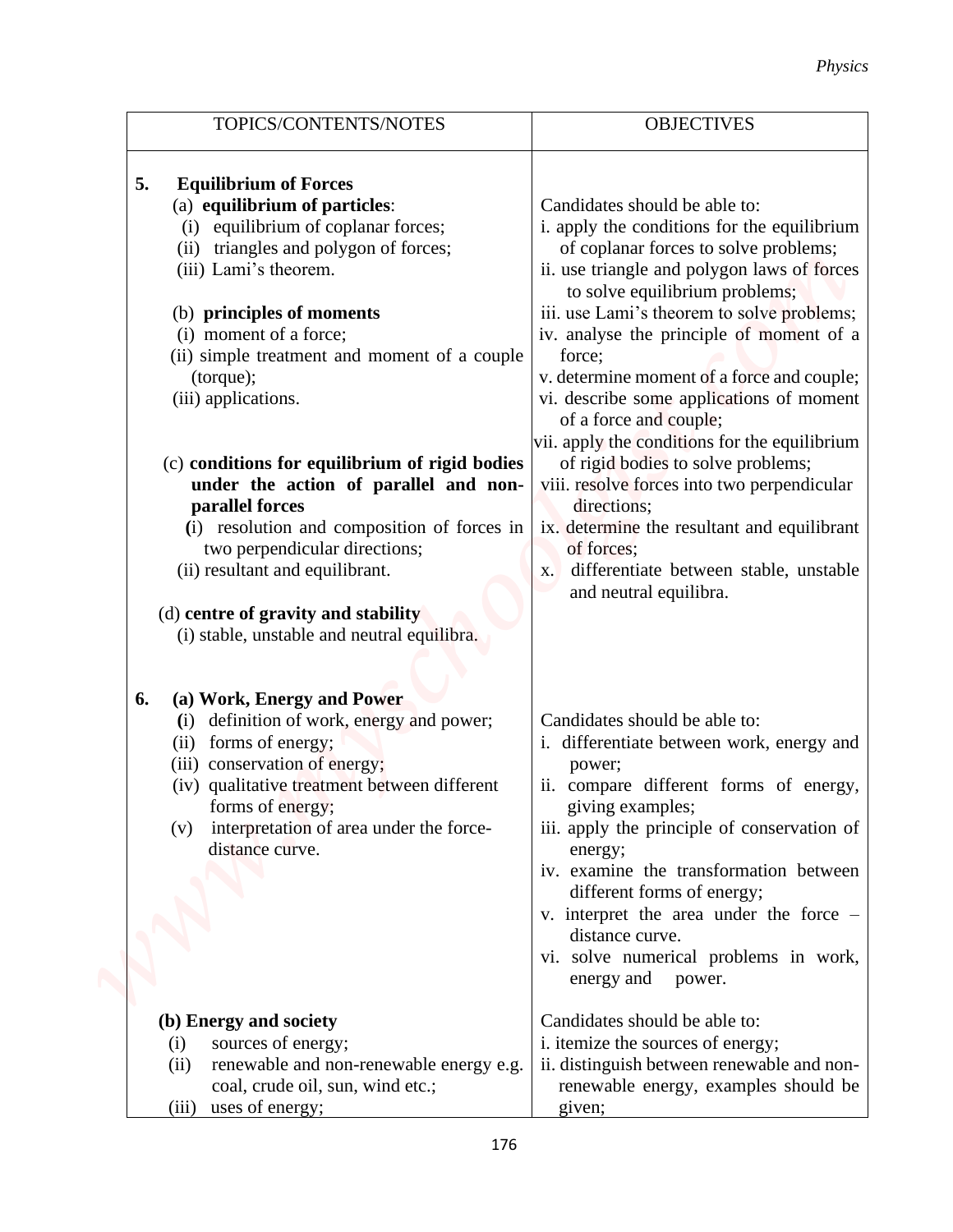|                                                                                                                                                                                                                                                                                                        | <b>Physics</b>                                                                                                                                                                                                                                                                                                                                                                                  |
|--------------------------------------------------------------------------------------------------------------------------------------------------------------------------------------------------------------------------------------------------------------------------------------------------------|-------------------------------------------------------------------------------------------------------------------------------------------------------------------------------------------------------------------------------------------------------------------------------------------------------------------------------------------------------------------------------------------------|
| TOPICS/CONTENTS/NOTES                                                                                                                                                                                                                                                                                  | <b>OBJECTIVES</b>                                                                                                                                                                                                                                                                                                                                                                               |
| energy and development;<br>(iv)<br>energy diversification;<br>(v)<br>environmental impact of energy e.g.<br>(vi)<br>global warming, greenhouse effect and<br>spillage;<br>(vii) energy crises;<br>(viii) conversion of energy;<br>(ix) devices used in energy production.                              | iii. identify methods of energy transition;<br>iv. explain the importance of energy in the<br>development of the society;<br>v. analyze the effect of energy use to the<br>environment;<br>vi. identify the impact of energy on the<br>environment;<br>vii. identify energy sources that are<br>friendly<br>hazardous<br>the<br><b>or</b><br>to<br>environment;                                 |
| (c) Dams and energy production<br>(i) location of dams                                                                                                                                                                                                                                                 | identify energy uses<br>in their<br>viii.<br>immediate environment;<br>ix. suggests ways of safe energy use                                                                                                                                                                                                                                                                                     |
| (ii) energy production<br>(d) nuclear energy                                                                                                                                                                                                                                                           | state different forms of<br>energy<br>X.<br>conversion.                                                                                                                                                                                                                                                                                                                                         |
| solar energy<br>(e)<br>(i) solar collector;<br>(ii) solar panel for energy supply.                                                                                                                                                                                                                     |                                                                                                                                                                                                                                                                                                                                                                                                 |
| 7.<br><b>Friction</b><br>(i) static and dynamic friction;<br>(ii) coefficient of limiting friction and its<br>determination;<br>(iii) advantages and disadvantages of friction<br>(iv) reduction of friction;<br>(v) qualitative treatment of viscosity and<br>terminal velocity;<br>(vi) Stoke's law. | Candidates should be able to:<br>$\mathbf{i}$ .<br>differentiate between static and<br>dynamic<br>friction;<br>ii. determine the coefficient of limiting<br>friction;<br>iii. compare the advantages and<br>disadvantages of friction;<br>iv. suggest ways by which friction can be<br>reduced;<br>v. analyse factors that affect viscosity and<br>terminal velocity;<br>vi. apply Stoke's law. |
| <b>Simple Machines</b><br>8.<br>(i) definition of simple machines;<br>(ii) types of machines;<br>(iii) mechanical advantage, velocity ratio and<br>efficiency of machines.                                                                                                                             | Candidates should be able to:<br>i. identify different types of simple<br>machines;<br>ii. solve problems involving simple<br>machines.                                                                                                                                                                                                                                                         |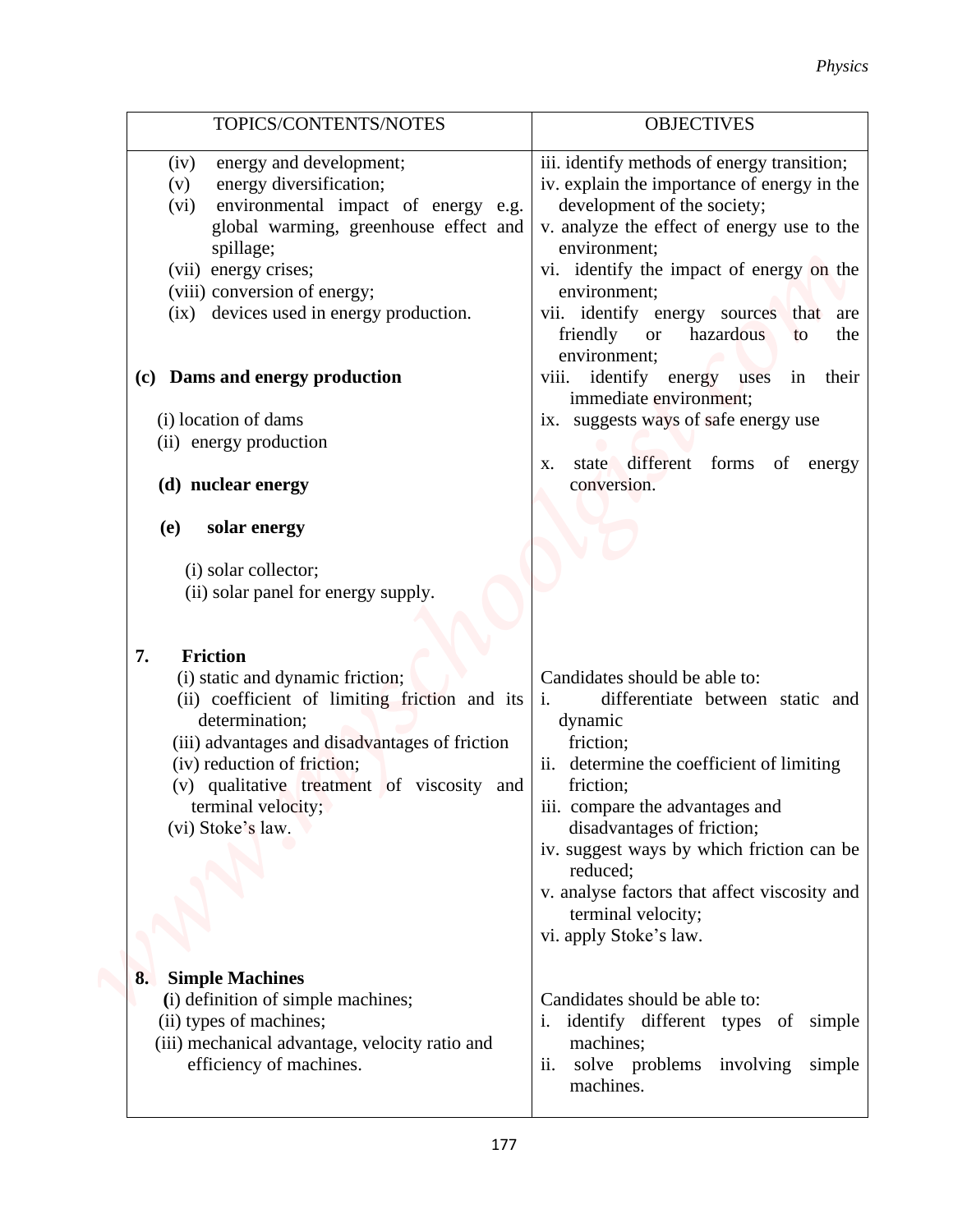|                                                                                                                                                                                                                                                                                                                                                                                                                                                                                                                                                 | <b>Physics</b>                                                                                                                                                                                                                                                                                                                                                                                                                                                           |
|-------------------------------------------------------------------------------------------------------------------------------------------------------------------------------------------------------------------------------------------------------------------------------------------------------------------------------------------------------------------------------------------------------------------------------------------------------------------------------------------------------------------------------------------------|--------------------------------------------------------------------------------------------------------------------------------------------------------------------------------------------------------------------------------------------------------------------------------------------------------------------------------------------------------------------------------------------------------------------------------------------------------------------------|
| TOPICS/CONTENTS/NOTES                                                                                                                                                                                                                                                                                                                                                                                                                                                                                                                           | <b>OBJECTIVES</b>                                                                                                                                                                                                                                                                                                                                                                                                                                                        |
| 9. Elasticity: Hooke's Law and Young's Modulus<br>(i) elastic limit, yield point, breaking point,<br>Hooke's law and Young's modulus;<br>(ii) the spring balance as a device for measuring<br>force;<br>(iii.) work done per unit volume in springs and<br>elastic strings;                                                                                                                                                                                                                                                                     | Candidates should be able to:<br>interpret force-extension curves;<br>1.<br>interpret Hooke's law and Young's<br>$\overline{11}$ .<br>modulus of a material;<br>iii use spring balance to measure force;<br>iv. determine the work done in spring and<br>elastic strings.                                                                                                                                                                                                |
| 10. Pressure<br>(a) Atmospheric Pressure<br>(i) definition of atmospheric pressure;<br>units of pressure $(S.I)$ units $(Pa)$ ;<br>(ii)<br>(iii) measurement of pressure;<br>(iv) simple mercury barometer;<br>aneroid barometer and manometer;<br>(v) variation of pressure with height;<br>(vi) the use of barometer as an altimeter.<br>(b) Pressure in liquids<br>the relationship between pressure, depth and<br>(i)<br>density ( $P = \rho gh$ )<br>(ii) transmission of pressure in liquids (Pascal's<br>Principle)<br>(iii) application | Candidates should be able to:<br>recognize the S.I units of pressure (Pa);<br>ii.<br>identify<br>pressure<br>measuring<br>instruments;<br>iii. relate the variation of pressure to<br>height;<br>iv. use a barometer as an altimeter;<br>v. determine the relationship between<br>pressure depth and density;<br>vi apply the principle of transmission of<br>pressure in liquids to solve problems;<br>vii. determine and apply the principle of<br>pressure in liquid. |
| 11. Liquids At Rest<br>(i) determination of density of solids and liquids<br>(ii) definition of relative density<br>(iii) upthrust on a body immersed in a liquid<br>(iv) Archimedes' principle and law of floatation<br>and applications, e.g. ships and hydrometers.                                                                                                                                                                                                                                                                          | Candidates should be able to:<br>i. distinguish between density and relative<br>density of substances;<br>determine the upthrust on a body<br>$\overline{11}$ .<br>immersed in a liquid;<br>iii. apply Archimedes' principle and law of<br>floatation to solve problems.                                                                                                                                                                                                 |
| 12. Temperature and Its Measurement<br>(i) concept of temperature<br>(ii) thermometric properties<br>(iii) calibration of thermometers<br>(iv) temperature scales - Celsius and Kelvin.<br>(v) types of thermometers<br>(vi) conversion from one scale of temperature to<br>another                                                                                                                                                                                                                                                             | Candidates should be able to:<br>i. identify thermometric properties of<br>materials that are used for different<br>thermometers;<br>ii. calibrate thermometers;                                                                                                                                                                                                                                                                                                         |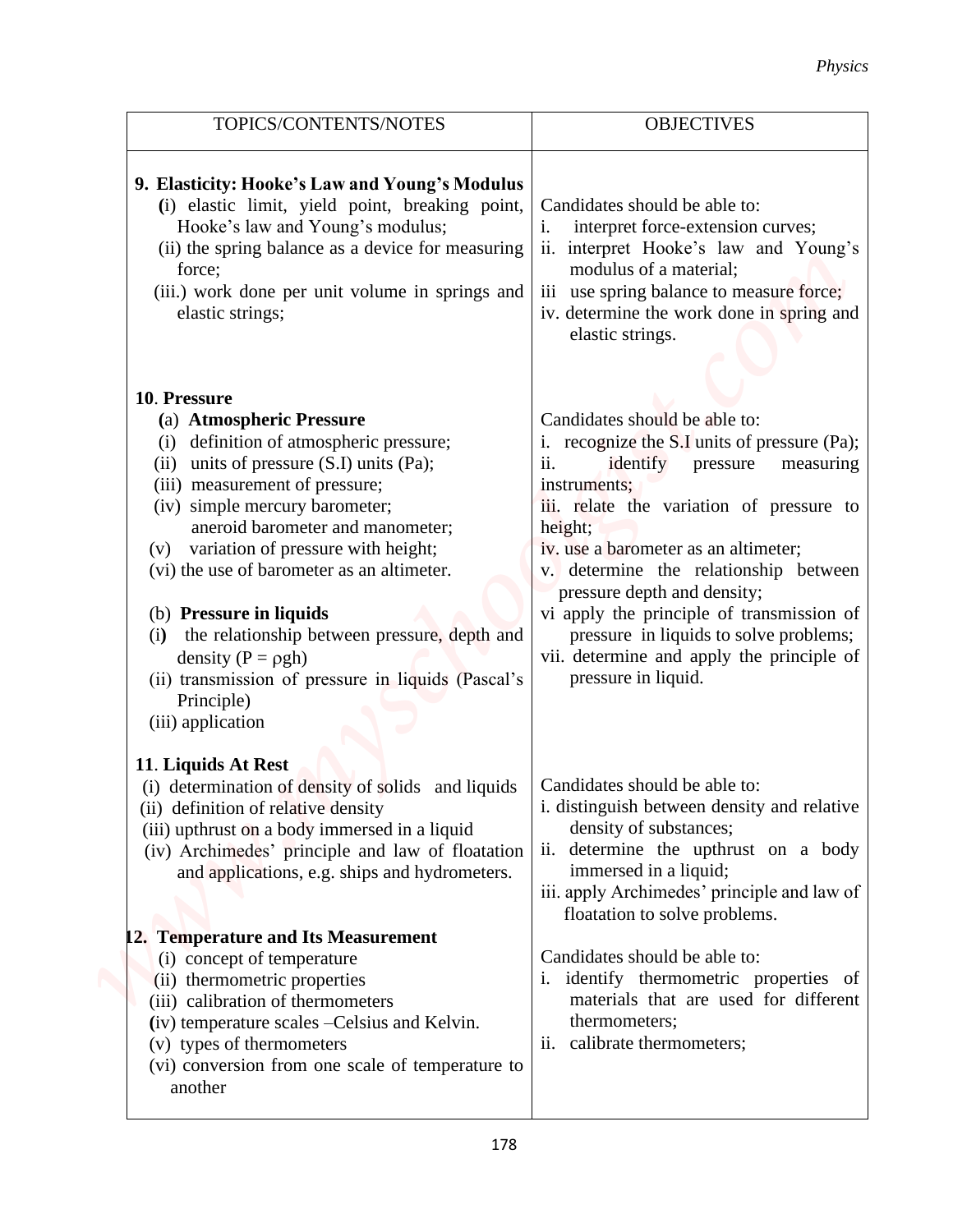|                                                                                                                                                                                                                                                                                                                                                                                                                                                                                                         | <b>Physics</b>                                                                                                                                                                                                                                                                                                                                                                                                                                                                                                                                                                                                                       |
|---------------------------------------------------------------------------------------------------------------------------------------------------------------------------------------------------------------------------------------------------------------------------------------------------------------------------------------------------------------------------------------------------------------------------------------------------------------------------------------------------------|--------------------------------------------------------------------------------------------------------------------------------------------------------------------------------------------------------------------------------------------------------------------------------------------------------------------------------------------------------------------------------------------------------------------------------------------------------------------------------------------------------------------------------------------------------------------------------------------------------------------------------------|
| TOPICS/CONTENTS/NOTES                                                                                                                                                                                                                                                                                                                                                                                                                                                                                   | <b>OBJECTIVES</b>                                                                                                                                                                                                                                                                                                                                                                                                                                                                                                                                                                                                                    |
| 13. Thermal Expansion<br>(a) Solids<br>(i) definition and determination of linear,<br>volume and area expansivities;<br>(ii) effects and applications, e.g. expansion in<br>building strips and railway lines;<br>(iii) relationship between different<br>expansivities.<br>(b) Liquids<br>(i) volume expansivity;<br>(ii) real and apparent expansivities;<br>(iii) determination of volume expansivity;<br>(iv) anomalous expansion of water.<br>14. Gas Laws<br>(i) Boyle's law (isothermal process) | iii.<br>differentiate between temperature<br>scales e.g. Celsius, Faranheight and<br>Kelvin;<br>iv. compare the types of thermometers;<br>vi. convert from one scale of temperature<br>to another.<br>Candidates should be able to:<br>determine linear and volume<br>i.<br>expansivities;<br>ii. assess the effects and applications of<br>thermal expansivities;<br>iii. determine the relationship between<br>different expansivities;<br>iv. determine volume, apparent, and real<br>expansivities of liquids;<br>v. analyse the anomalous expansion of<br>water.<br>Candidates should be able to:<br>i. interpret the gas laws; |
| (ii) Charle's law (isobaric process)<br>(iii) Pressure law (volumetric process)<br>(iv) absolute zero of temperature<br>general gas equation:<br>(V)<br>$\angle$ PV                                                                                                                                                                                                                                                                                                                                     | ii. use expression of these laws to solve<br>numerical problems;<br>iii. interpret Van der waal equation for one<br>mole of a real gas.                                                                                                                                                                                                                                                                                                                                                                                                                                                                                              |
| $=$ constant $)$<br>(vi) ideal gas equation<br>$Pv = nRT$<br>Van der waal gas<br>(iv)<br>15. Quantity of Heat                                                                                                                                                                                                                                                                                                                                                                                           |                                                                                                                                                                                                                                                                                                                                                                                                                                                                                                                                                                                                                                      |
| heat as a form of energy;<br>(i)                                                                                                                                                                                                                                                                                                                                                                                                                                                                        | Candidates should be able to:<br>i. differentiate between heat capacity and<br>specific heat capacity;                                                                                                                                                                                                                                                                                                                                                                                                                                                                                                                               |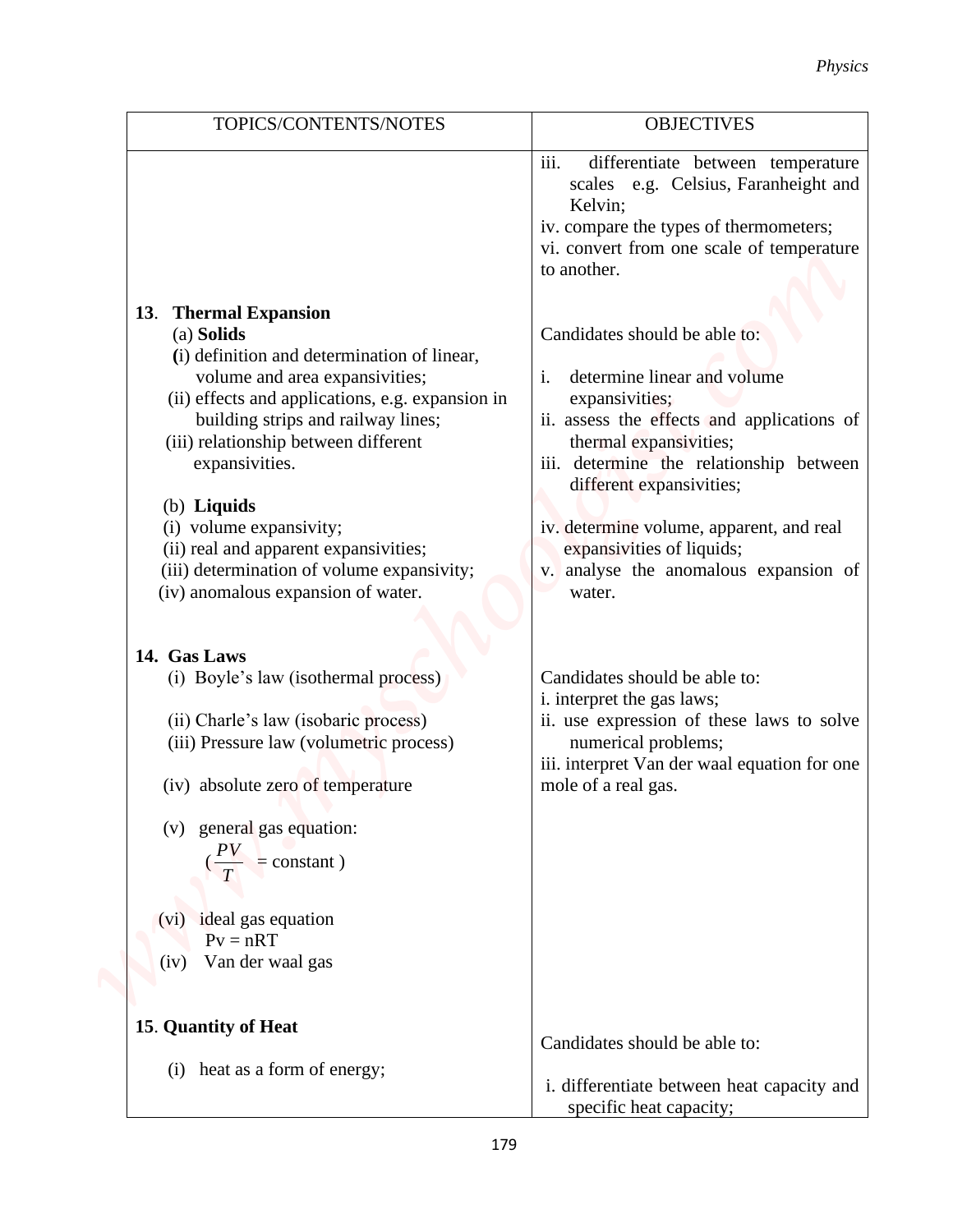|                                                                                                                                                                                                                                                                                                                                                                                                                                  | <b>Physics</b>                                                                                                                                                                                                                                                                                                                                                                                                        |
|----------------------------------------------------------------------------------------------------------------------------------------------------------------------------------------------------------------------------------------------------------------------------------------------------------------------------------------------------------------------------------------------------------------------------------|-----------------------------------------------------------------------------------------------------------------------------------------------------------------------------------------------------------------------------------------------------------------------------------------------------------------------------------------------------------------------------------------------------------------------|
| TOPICS/CONTENTS/NOTES                                                                                                                                                                                                                                                                                                                                                                                                            | <b>OBJECTIVES</b>                                                                                                                                                                                                                                                                                                                                                                                                     |
| (ii) definition of heat capacity and specific heat<br>capacity of solids and liquids;<br>(iii) determination of heat capacity and specific<br>heat capacity of substances by simple<br>methods e.g. method of mixtures and<br>electrical method and Newton's law of<br>cooling                                                                                                                                                   | ii. determine heat capacity and specific heat<br>capacity using simple methods;<br>iii. solve numerical problems.                                                                                                                                                                                                                                                                                                     |
| 16. Change of State<br>latent heat;<br>(i)<br>specific latent heats of fusion and<br>(i)<br>vaporization;<br>(iii) melting, evaporation and boiling;<br>(iv) the influence of pressure and of dissolved<br>substances on boiling and melting points;<br>(v) application in appliances.                                                                                                                                           | Candidates should be able to:<br>differentiate between latent heat and<br>$\mathbf{1}$ .<br>specific latent heats of fusion and<br>vaporization;<br>ii. differentiate between melting,<br>evaporation and boiling;<br>iii. examine the effects of pressure and of<br>dissolved substance on boiling and<br>melting points.<br>iv. solve numerical problems.                                                           |
| 17. Vapours<br>(i) unsaturated and saturated vapours;<br>(ii) relationship between saturated vapour<br>pressure (S.V.P) and boiling;<br>(iii) determination of S.V.P by barometer tube<br>method;<br>(iv) formation of dew, mist, fog, clouds and rain;<br>(v) study of dew point, humidity and relative<br>humidity;<br>(vi) hygrometry; estimation of the humidity of<br>the atmosphere using wet and dry bulb<br>hygrometers. | Candidates should be able to:<br>i. distinguish between saturated and<br>unsaturated vapours;<br>ii. relate saturated vapour pressure to<br>boiling point;<br>iii. determine S.V.P by barometer tube<br>method;<br>iv. differentiate between dew point,<br>humidity and relative humidity;<br>vi. estimate the humidity of the<br>atmosphere using wet and dry bulb<br>hygrometers;<br>vii. solve numerical problems. |
| 18. Structure of Matter and Kinetic Theory<br>Molecular nature of matter<br>(a)<br>atoms and molecules;<br>(i)<br>(ii) molecular theory: explanation of Brownian<br>motion, diffusion, surface tension, capillarity,<br>adhesion, cohesion and angles of contact law<br>of definite proportion;<br>(iii) examples and applications.                                                                                              | Candidates should be able to:<br>i.<br>differentiate<br>between atoms<br>and<br>molecules;<br>ii. use molecular theory to explain<br>Brownian motion, diffusion, surface,<br>tension, capillarity, adhesion, cohesion<br>and angle of contact;                                                                                                                                                                        |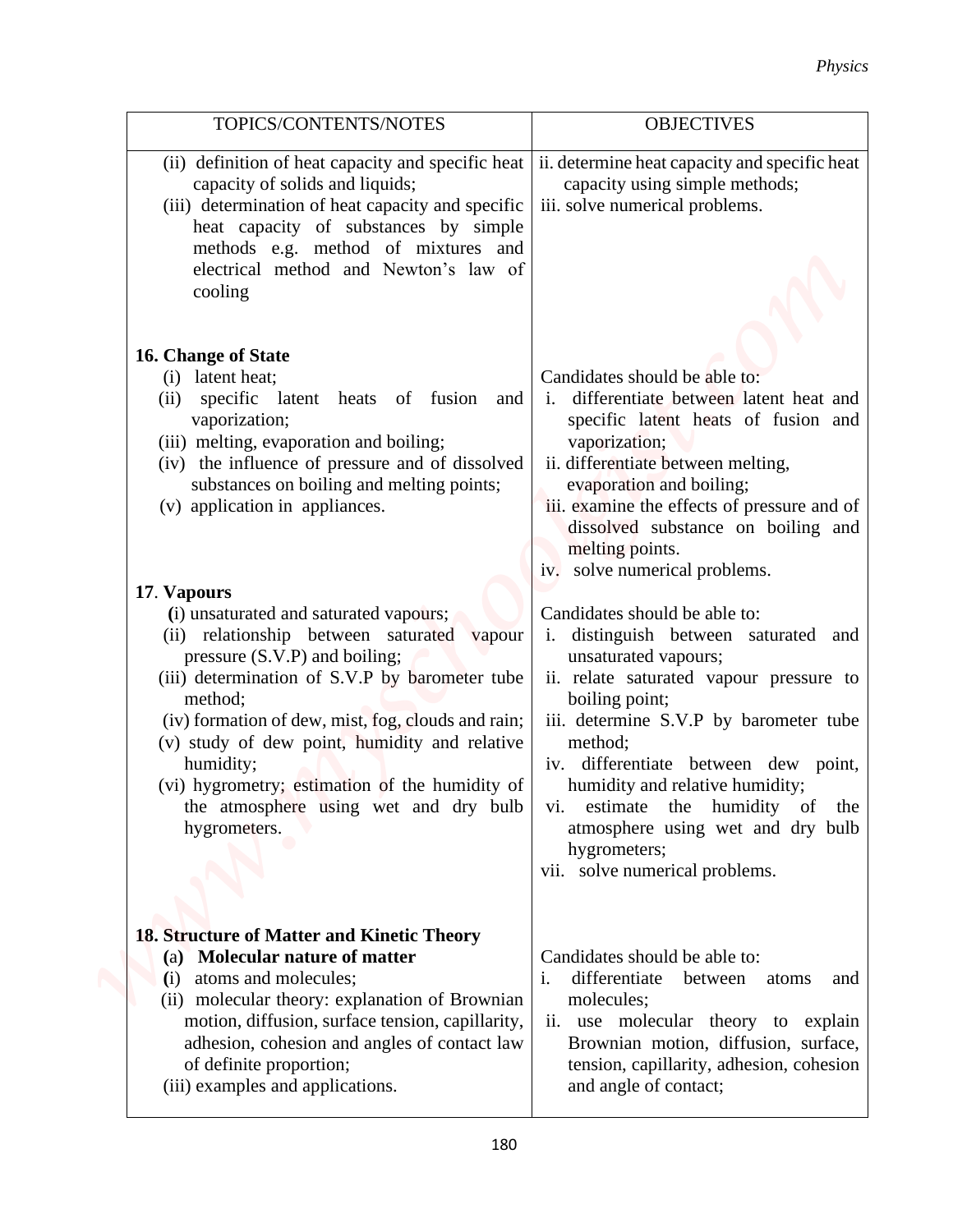|                                                                                                                                                                                                                                                                                                                                                                                            | <b>Physics</b>                                                                                                                                                                                                                                                                                                                                                                                                                                                                                                                                                                                                                     |
|--------------------------------------------------------------------------------------------------------------------------------------------------------------------------------------------------------------------------------------------------------------------------------------------------------------------------------------------------------------------------------------------|------------------------------------------------------------------------------------------------------------------------------------------------------------------------------------------------------------------------------------------------------------------------------------------------------------------------------------------------------------------------------------------------------------------------------------------------------------------------------------------------------------------------------------------------------------------------------------------------------------------------------------|
|                                                                                                                                                                                                                                                                                                                                                                                            |                                                                                                                                                                                                                                                                                                                                                                                                                                                                                                                                                                                                                                    |
| TOPICS/CONTENTS/NOTES                                                                                                                                                                                                                                                                                                                                                                      | <b>OBJECTIVES</b>                                                                                                                                                                                                                                                                                                                                                                                                                                                                                                                                                                                                                  |
| (b) Kinetic Theory                                                                                                                                                                                                                                                                                                                                                                         | iii. examine the assumptions of kinetic                                                                                                                                                                                                                                                                                                                                                                                                                                                                                                                                                                                            |
| (i) assumptions of the kinetic theory                                                                                                                                                                                                                                                                                                                                                      | theory;                                                                                                                                                                                                                                                                                                                                                                                                                                                                                                                                                                                                                            |
| (ii) using the theory to explain the pressure<br>exerted by gas, Boyle's law, Charles' law,<br>melting, boiling, vapourization, change in<br>temperature, evaporation, etc.                                                                                                                                                                                                                | iv. interpret kinetic theory, the pressure<br>exerted by gases, Boyle's law,<br>Charles's law, melting, boiling,<br>vaporization, change in temperature,<br>evaporation, etc.                                                                                                                                                                                                                                                                                                                                                                                                                                                      |
|                                                                                                                                                                                                                                                                                                                                                                                            |                                                                                                                                                                                                                                                                                                                                                                                                                                                                                                                                                                                                                                    |
| 19. Heat Transfer                                                                                                                                                                                                                                                                                                                                                                          |                                                                                                                                                                                                                                                                                                                                                                                                                                                                                                                                                                                                                                    |
| (i) conduction, convection and radiation as<br>modes of heat transfer;<br>(ii) temperature gradient, thermal conductivity<br>and heat flux;<br>(iii) effect of the nature of the surface on the<br>energy radiated and absorbed by it;<br>(iv) the conductivities of common materials;<br>(v) the thermos flask and vacuum flask;<br>(vi) land and sea breeze;<br>(vii) combustion engine. | Candidates should be able to:<br>differentiate between<br>conduction,<br>i.<br>convection and radiation as modes of<br>heat transfer;<br>solve problems on temperature<br>11.<br>gradient, thermal conductivity and heat<br>flux;<br>iii. assess the effect of the nature of the<br>surface on the energy radiated and<br>absorbed by it;<br>iv. compare the conductivities of common<br>materials;<br>v. relate the component part of the working<br>of the thermos flask;<br>vi. differentiate between land and sea<br>breeze;<br>vii. analyse the principles of operating<br>internal<br>combustion jet<br>engines,<br>rockets. |
|                                                                                                                                                                                                                                                                                                                                                                                            |                                                                                                                                                                                                                                                                                                                                                                                                                                                                                                                                                                                                                                    |
| 20. Waves                                                                                                                                                                                                                                                                                                                                                                                  | Candidates should be able to:                                                                                                                                                                                                                                                                                                                                                                                                                                                                                                                                                                                                      |
| (a) Production and Propagation<br>$(i)$ wave motion;                                                                                                                                                                                                                                                                                                                                       | i. interpret wave motion;                                                                                                                                                                                                                                                                                                                                                                                                                                                                                                                                                                                                          |
| (ii) vibrating systems as source of waves;<br>(iii) waves as mode of energy transfer;                                                                                                                                                                                                                                                                                                      | ii. identify vibrating systems as sources of<br>waves;                                                                                                                                                                                                                                                                                                                                                                                                                                                                                                                                                                             |
| (iv) distinction between particle motion and                                                                                                                                                                                                                                                                                                                                               | iii use waves as a mode of energy transfer;                                                                                                                                                                                                                                                                                                                                                                                                                                                                                                                                                                                        |
| wave motion;                                                                                                                                                                                                                                                                                                                                                                               | iv distinguish between particle motion and                                                                                                                                                                                                                                                                                                                                                                                                                                                                                                                                                                                         |
| (v) relationship between frequency, wavelength                                                                                                                                                                                                                                                                                                                                             | wave motion;                                                                                                                                                                                                                                                                                                                                                                                                                                                                                                                                                                                                                       |
| and wave velocity (V=f $\lambda$ );                                                                                                                                                                                                                                                                                                                                                        | v. relate frequency and wave length to                                                                                                                                                                                                                                                                                                                                                                                                                                                                                                                                                                                             |
| (vi) phase difference, wave number and wave                                                                                                                                                                                                                                                                                                                                                | wave                                                                                                                                                                                                                                                                                                                                                                                                                                                                                                                                                                                                                               |
| vector;<br>(vii) progressive wave equation e.g.                                                                                                                                                                                                                                                                                                                                            | velocity;<br>vi. determine phase difference, wave                                                                                                                                                                                                                                                                                                                                                                                                                                                                                                                                                                                  |
| Y = A sin $\frac{2\pi}{\lambda}(vt \pm x)$                                                                                                                                                                                                                                                                                                                                                 | number and wave vector;<br>vii. use the progressive wave equation to<br>compute basic wave parameters;                                                                                                                                                                                                                                                                                                                                                                                                                                                                                                                             |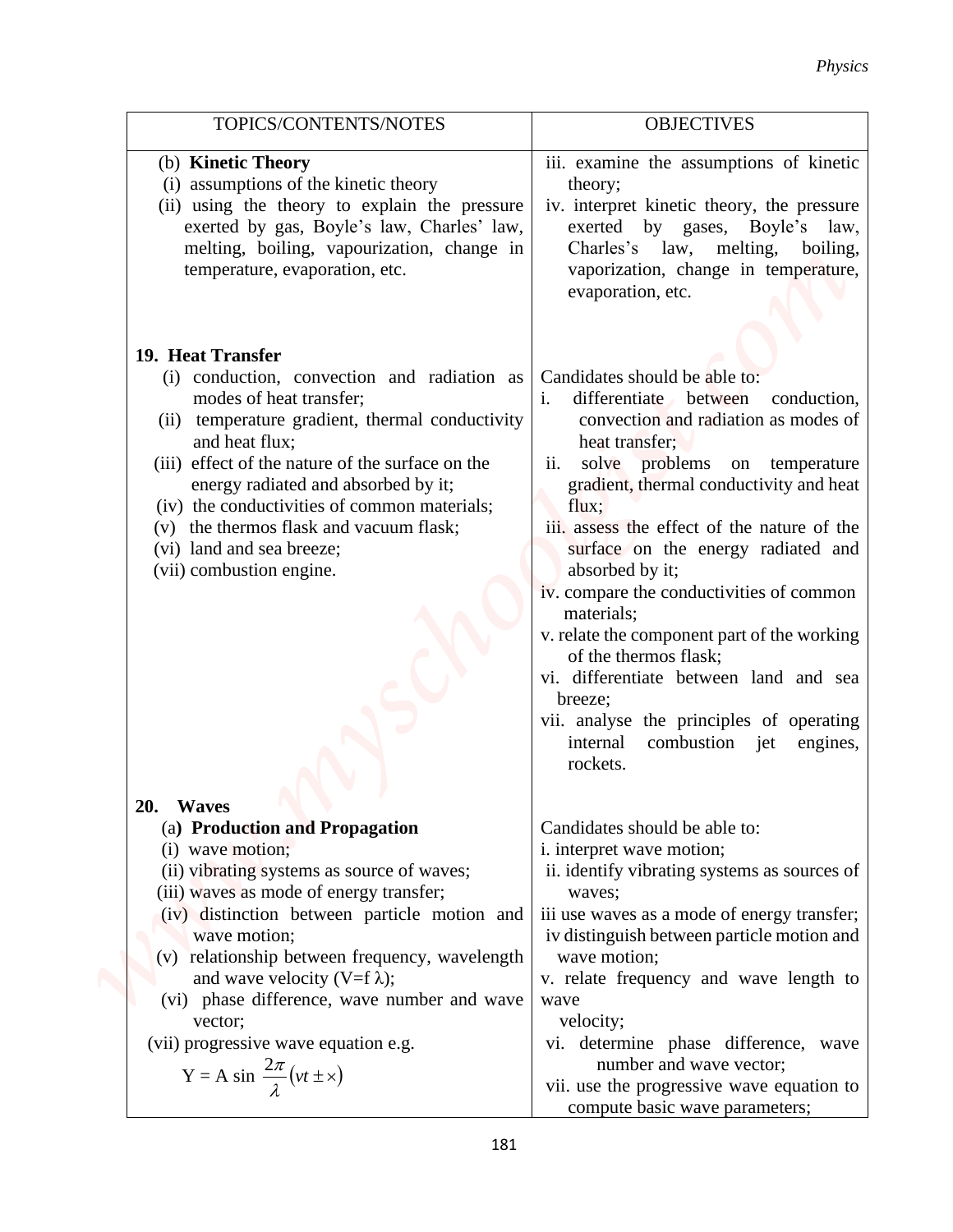|                                                                                                                                                                                                                                                                                   | <b>Physics</b>                                                                                                                                                                                                                                                                                                                                                                                                                                                                          |
|-----------------------------------------------------------------------------------------------------------------------------------------------------------------------------------------------------------------------------------------------------------------------------------|-----------------------------------------------------------------------------------------------------------------------------------------------------------------------------------------------------------------------------------------------------------------------------------------------------------------------------------------------------------------------------------------------------------------------------------------------------------------------------------------|
| TOPICS/CONTENTS/NOTES                                                                                                                                                                                                                                                             | <b>OBJECTIVES</b>                                                                                                                                                                                                                                                                                                                                                                                                                                                                       |
| (b) Classification<br>types of waves;<br>mechanical<br>(i)<br>and<br>electromagnetic waves;<br>(ii) longitudinal and transverse waves;<br>(iii) stationary and progressive waves;<br>(iv) examples of waves from springs, ropes,<br>stretched strings and the ripple tank.        | viii. differentiate between mechanical and<br>electromagnetic waves;<br>ix. differentiate between longitudinal and<br>transverse waves;<br>x. distinguish between stationary and<br>progressive waves;<br>xi. indicate the example of waves generated<br>from springs, ropes, stretched strings<br>and the ripple tank;                                                                                                                                                                 |
| (c) Characteristics/Properties<br>(i) reflection, refraction, diffraction and<br>plane polarization;<br>(ii) superposition of waves e.g. interference<br>(iii) Beats;<br>(iv) Doppler effects (qualitative treatment<br>only).                                                    | xii. differentiate between reflection,<br>refraction, diffraction and plane<br>polarization of waves;<br>xiii. analyse the principle of superposition<br>of<br>waves;<br>xiv. solve numerical problems on waves<br>explain the phenomenon of beat, beat<br>frequency and uses;<br>xv. explain Doppler effect of sound and                                                                                                                                                               |
| 21. Propagation of Sound Waves<br>(i) the necessity for a material medium;<br>(ii) speed of sound in solids, liquids and air;<br>(iii) reflection of sound; echoes, reverberation<br>and their applications;<br>(v) advantages and disadvantages of echoes<br>and reverberations. | application<br>Candidates should be able to:<br>determine the need for a material<br>medium in the propagation of sound<br>waves;<br>ii. compare the speed of sound in solids,<br>liquids and air;<br>iii. relate the effects of temperature and<br>pressure to the speed of sound in air;<br>iv. solve problem on echoes, reverberation<br>and speed;<br>v. compare the disadvantages and<br>advantages of echoes.<br>vi. solve problems on echo, reverberation<br>and speed of sound. |
| 22. Characteristics of Sound Waves<br>(i) noise and musical notes;<br>(ii) quality, pitch, intensity and loudness and<br>their application to musical instruments;<br>(iii) simple treatment of harmonics and overtones<br>produced by vibrating strings and their<br>columns     | Candidates should be able to:<br>i. differentiate between noise and musical<br>notes;<br>ii. analyse quality, pitch, intensity and<br>loudness of sound notes;<br>iii. evaluate the application of (ii) above in<br>construction<br>of<br>the<br>musical                                                                                                                                                                                                                                |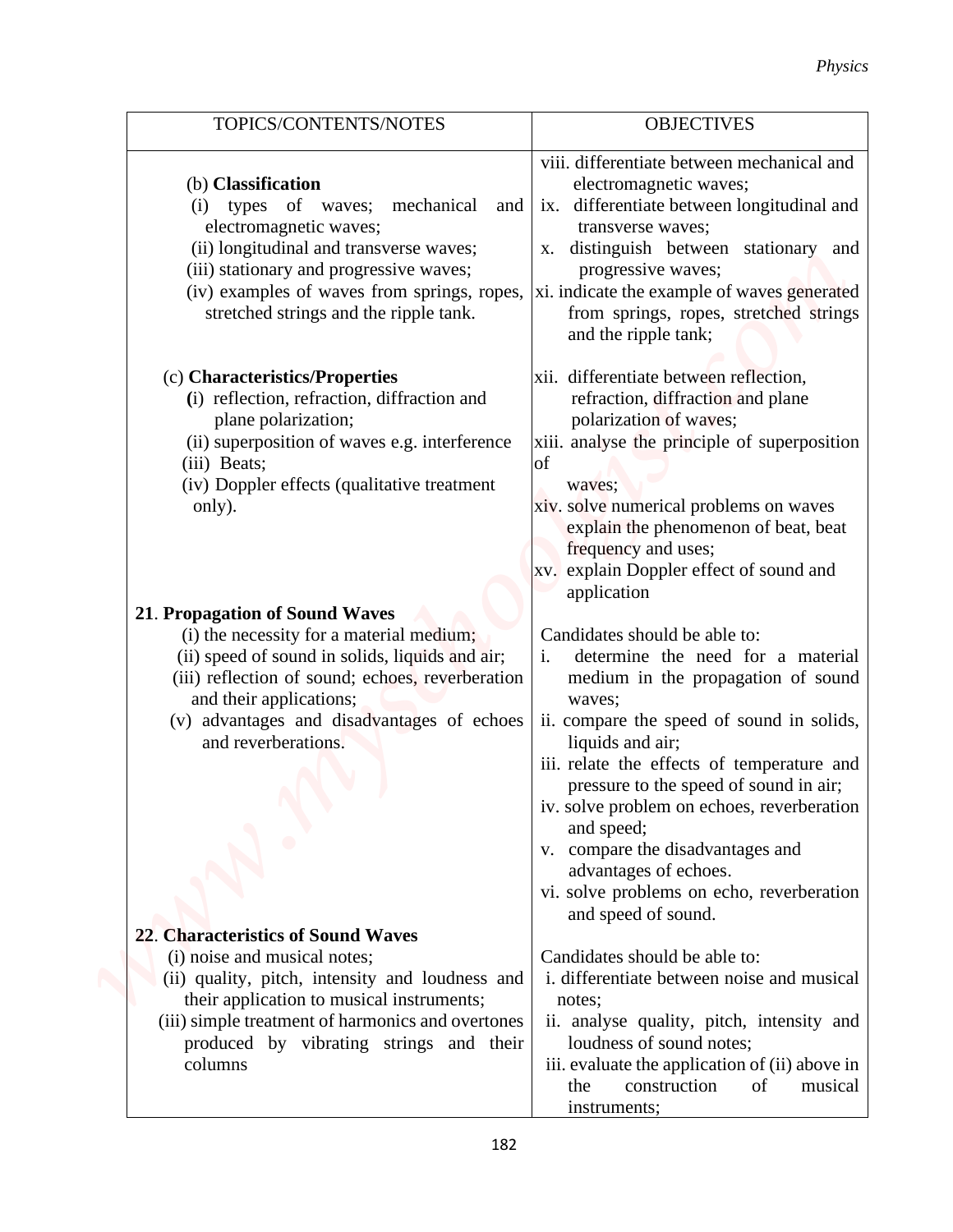|                                                                                                                                                                                                                                                                                                                                                                                                                                                                                                                                                                                                      | <b>Physics</b>                                                                                                                                                                                                                                                                                                                                                                                                                                                                                                                                                                                                                                                                                                                                                    |
|------------------------------------------------------------------------------------------------------------------------------------------------------------------------------------------------------------------------------------------------------------------------------------------------------------------------------------------------------------------------------------------------------------------------------------------------------------------------------------------------------------------------------------------------------------------------------------------------------|-------------------------------------------------------------------------------------------------------------------------------------------------------------------------------------------------------------------------------------------------------------------------------------------------------------------------------------------------------------------------------------------------------------------------------------------------------------------------------------------------------------------------------------------------------------------------------------------------------------------------------------------------------------------------------------------------------------------------------------------------------------------|
| TOPICS/CONTENTS/NOTES                                                                                                                                                                                                                                                                                                                                                                                                                                                                                                                                                                                | <b>OBJECTIVES</b>                                                                                                                                                                                                                                                                                                                                                                                                                                                                                                                                                                                                                                                                                                                                                 |
| $F_o = \frac{1}{2L} \sqrt{\frac{T}{\mu}} (\mu = m/\ell)$<br>(iv) acoustic examples of resonance;<br>(v) frequency of a note emitted by air columns<br>in closed and open pipes in relation to their                                                                                                                                                                                                                                                                                                                                                                                                  | iv. identify overtones by vibrating stings<br>and air columns;<br>iv. itemize<br>acoustical<br>examples<br>of<br>resonance;<br>vi. determine the frequencies of notes<br>emitted by air columns in open and                                                                                                                                                                                                                                                                                                                                                                                                                                                                                                                                                       |
| lengths.                                                                                                                                                                                                                                                                                                                                                                                                                                                                                                                                                                                             | closed pipes in relation to their lengths.                                                                                                                                                                                                                                                                                                                                                                                                                                                                                                                                                                                                                                                                                                                        |
| 23. Light Energy<br>(a) Sources of Light<br>(i) natural and artificial sources of light;<br>(ii) luminous and non-luminous objects.<br>(b) Propagation of light<br>(i) speed, frequency and wavelength of light;<br>(ii) formation of shadows and eclipse;<br>(iii) the pin-hole camera.<br>24. Reflection of Light at Plane and Curved<br><b>Surfaces</b><br>(i) laws of reflection;<br>(ii) application of reflection of light;<br>(iii) formation of images by plane, concave and<br>convex mirrors and ray diagrams;<br>(iv) use of the mirror formula:<br>(v) linear and angular magnification. | Candidates should be able to:<br>compare the natural and artificial<br>i.<br>sources of light;<br>ii. differentiate between luminous and non<br>luminous objects;<br>iii. relate the speed, frequency and<br>wavelength of light;<br>iv. interpret the formation of shadows and<br>eclipses;<br>v. solve problems using the principle of<br>operation of a pin-hole camera.<br>Candidates should be able to:<br>i. interpret the laws of reflection;<br>ii. illustrate the formation of images by<br>plane, concave and convex mirrors;<br>iii. apply the mirror formula to solve<br>optical<br>problems;<br>iv. determine the linear magnification;<br>v. apply the laws of reflection of light to<br>the working of periscope, kaleidoscope<br>and the sextant. |
| 25. Refraction of Light Through at Plane and<br><b>Curved Surfaces</b><br>(i) explanation of refraction in terms of                                                                                                                                                                                                                                                                                                                                                                                                                                                                                  | Candidates should be able to:                                                                                                                                                                                                                                                                                                                                                                                                                                                                                                                                                                                                                                                                                                                                     |
| velocity of light in the media;<br>(ii) laws of refraction;<br>(iii) definition of refractive index of a medium;<br>(iv) determination of refractive index of glass<br>and liquid using Snell's law;<br>(v) real and apparent depth and lateral                                                                                                                                                                                                                                                                                                                                                      | i. interpret the laws of reflection;<br>ii. determine the refractive index of glass<br>and liquid using Snell's law;<br>iii. determine the refractive index using the<br>principle of real and apparent depth;<br>iv. determine the conditions necessary for<br>total internal reflection;                                                                                                                                                                                                                                                                                                                                                                                                                                                                        |

183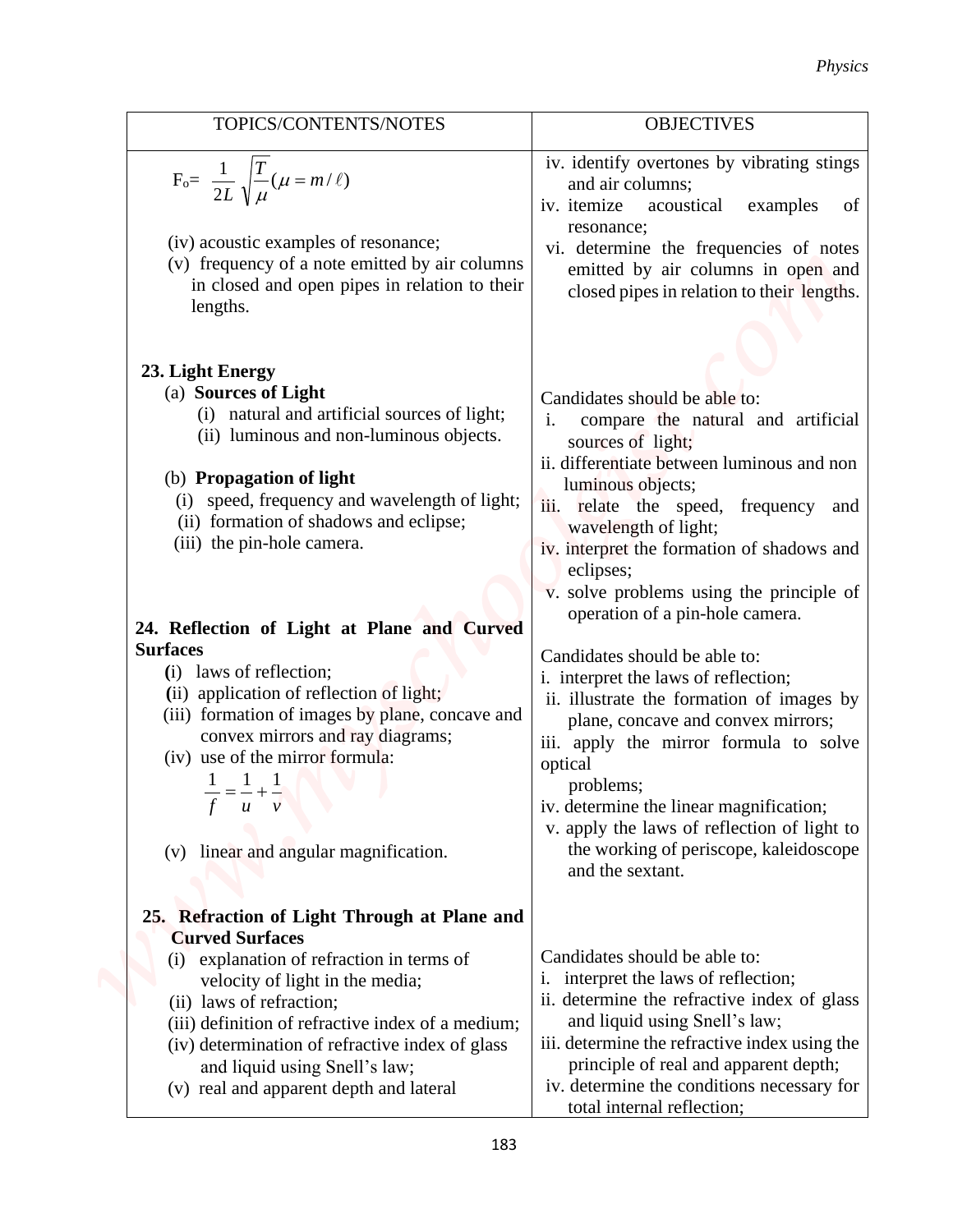|                                                                                                                                                                                                                                                                                                                                                                                                                                                                                                                                                                                                                                                                                                                                                            | Physics                                                                                                                                                                                                                                                                                                                                                                                                                                                                                                                                                                                                                                                                                                                                                                                                               |
|------------------------------------------------------------------------------------------------------------------------------------------------------------------------------------------------------------------------------------------------------------------------------------------------------------------------------------------------------------------------------------------------------------------------------------------------------------------------------------------------------------------------------------------------------------------------------------------------------------------------------------------------------------------------------------------------------------------------------------------------------------|-----------------------------------------------------------------------------------------------------------------------------------------------------------------------------------------------------------------------------------------------------------------------------------------------------------------------------------------------------------------------------------------------------------------------------------------------------------------------------------------------------------------------------------------------------------------------------------------------------------------------------------------------------------------------------------------------------------------------------------------------------------------------------------------------------------------------|
| TOPICS/CONTENTS/NOTES                                                                                                                                                                                                                                                                                                                                                                                                                                                                                                                                                                                                                                                                                                                                      | <b>OBJECTIVES</b>                                                                                                                                                                                                                                                                                                                                                                                                                                                                                                                                                                                                                                                                                                                                                                                                     |
| displacement;<br>(vi) critical angle and total internal reflection.<br>(b) Glass Prism<br>(i) use of the minimum deviation formula:<br>$\sin \left  \frac{A+D}{A+D} \right $<br>$\frac{\boxed{2}}{\sin \boxed{A}}$<br>$U = -$<br>(ii) type of lenses: triangular, rectangular etc<br>(iii) use of lens formula:<br>$\frac{1}{a} =$ $\frac{1}{a}$ + $\frac{1}{a}$ and Newton's formular (F <sup>2</sup> = ab)<br>(iv) magnification.<br>26. Optical Instruments<br>(i) general principles of microscopes,<br>telescopes, projectors, cameras and the<br>human eye (physiological details of the<br>eye are not required);<br>(ii) power of a lens;<br>(iii) angular magnification;<br>(iv) near and far points;<br>(v) sight defects and their corrections. | v. examine the use of periscope, prism,<br>binoculars, optical fibre;<br>vi. apply the principles of total internal<br>reflection to the formation of mirage;<br>vii. use of lens formula and ray diagrams to<br>solve optical numerical problems;<br>viii. determine the magnification of an<br>image;<br>ix. calculate the refractive index of a glass<br>minimum<br>deviation<br>prism using<br>formula.<br>Candidates should be able to:<br>i. apply the principles of operation of<br>optical<br>instruments to solve problems;<br>ii. distinguish between the human eye and<br>the cameras;<br>iii. calculate the power of a lens;<br>iv. evaluate the angular magnification of<br>optical instruments;<br>v. determine the near and far points;<br>detect sight defects<br>and<br>their<br>vi.<br>corrections. |
| 27. (a) Dispersion of light and colours<br>dispersion of white light by a triangular<br>(1)<br>Prism;<br>(ii) production of pure spectrum;<br>(iii) colour mixing by addition and subtraction;<br>(iv) colour of objects and colour filters;<br>rainbow and formation.<br>(v)                                                                                                                                                                                                                                                                                                                                                                                                                                                                              | Candidates should be able to:<br>i. identify primary colours and obtain<br>secondary colours by mixing;<br>ii. understand the formation of rainbow;<br>iii. deduce why objects have colours;<br>iv. relate the expression for gravitational<br>force between two bodies;<br>apply Newton's law of universal<br>V.                                                                                                                                                                                                                                                                                                                                                                                                                                                                                                     |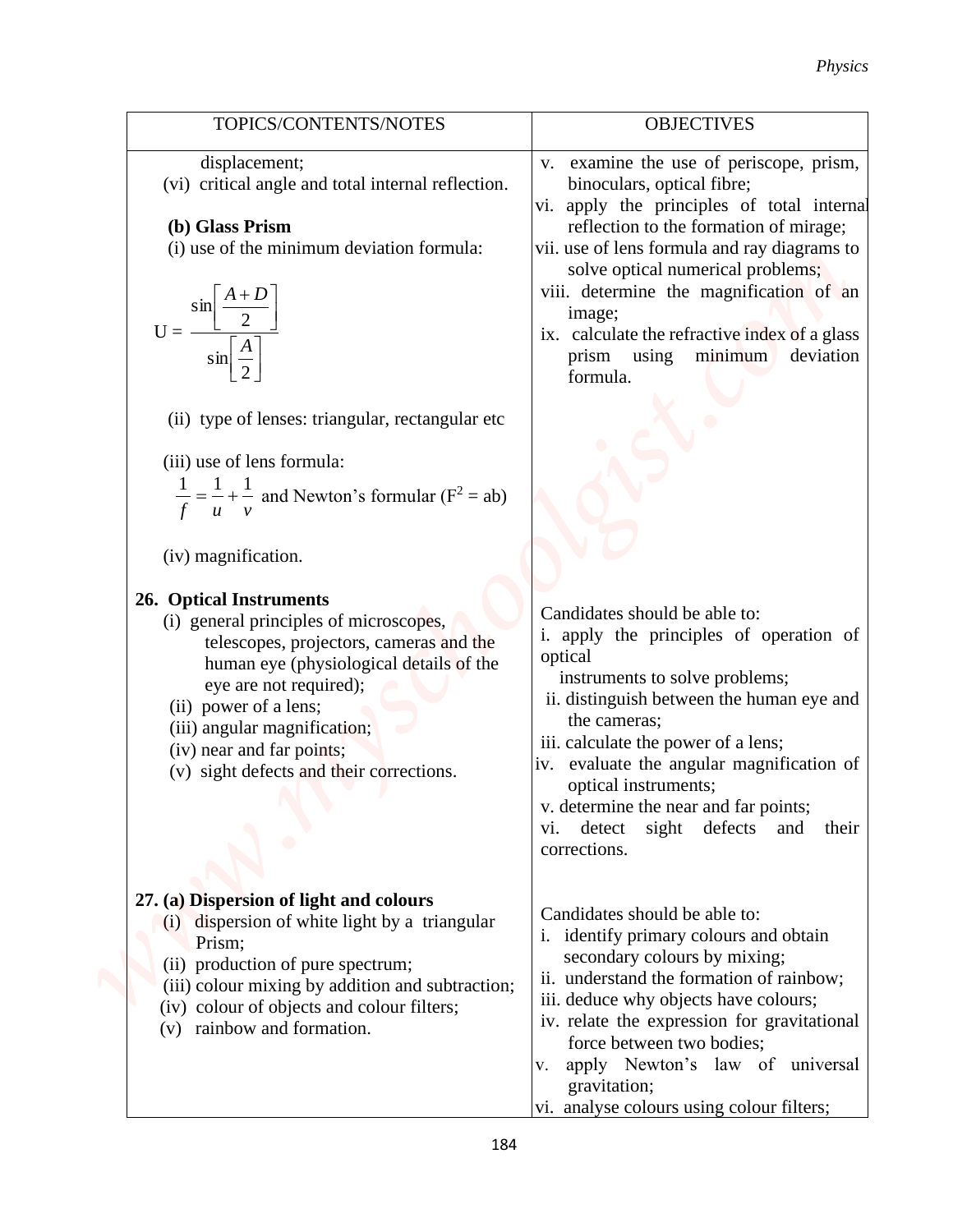|                                                                                                                                                                                                                                                                                                                                                                                                      | <b>Physics</b>                                                                                                                                                                                                                                                                                                                                                                                                                                                      |
|------------------------------------------------------------------------------------------------------------------------------------------------------------------------------------------------------------------------------------------------------------------------------------------------------------------------------------------------------------------------------------------------------|---------------------------------------------------------------------------------------------------------------------------------------------------------------------------------------------------------------------------------------------------------------------------------------------------------------------------------------------------------------------------------------------------------------------------------------------------------------------|
| TOPICS/CONTENTS/NOTES                                                                                                                                                                                                                                                                                                                                                                                | <b>OBJECTIVES</b>                                                                                                                                                                                                                                                                                                                                                                                                                                                   |
| (b)Electromagnetic spectrum<br>(i) description of sources and uses of various<br>types of radiation.                                                                                                                                                                                                                                                                                                 | vii. analyse the electromagnetic spectrum in<br>relation to their wavelengths, sources,<br>detection and uses.                                                                                                                                                                                                                                                                                                                                                      |
| 28. Electrostatics<br>(i) existence of positive and negative charges in<br>matter;<br>(ii) charging a body by friction, contact and<br>induction;<br>(iii) electroscope;<br>(iv) Coulomb's inverse square law, electric field<br>and potential;<br>(v) electric field intensity potential and potential<br>difference;<br>(vi) electric discharge and lightning.                                     | Candidates should be able to:<br>identify charges;<br>1.<br>examine uses of an electroscope;<br>ii.<br>iii. apply Coulomb's square law of<br>electrostatics to solve problems;<br>iv. deduce expressions for electric field<br>intensity and potential difference;<br>v. identify electric field flux patterns of<br>isolated and interacting charges;<br>vi. analyse the distribution of charges on a<br>conductor and how it is used in<br>lightening conductors. |
| 29. Capacitors<br>types and functions of capacitors;<br>(ii) parallel plate capacitors;<br>(iii) capacitance of a capacitor;<br>(iv) the relationship between capacitance, area<br>separation of plates and medium between<br>the plates<br>$C = \frac{EA}{d}$<br>capacitors in series and parallel;<br>(v)<br>energy stored in a capacitor.<br>$(v_i)$                                              | Candidates should be able to:<br>determine uses of capacitors;<br>i.<br>analyse parallel plate capacitors;<br>11.<br>iii. determine the capacitance of a<br>capacitor;<br>iv. analyse the factors that affect the<br>capacitance of a capacitor;<br>v. solve problems involving the<br>arrangement of a capacitor;<br>vi. determine the energy stored in<br>capacitors.                                                                                             |
| <b>30. Electric Cells</b><br>simple voltaic cell and its defects;<br>(i)<br>(ii) Daniel cell, Leclanche cell (wet and dry);<br>(iii) lead –acid accumulator and Nickel-Iron<br>(Nife) Lithium lon and Mercury cadmium;<br>(iv) maintenance of cells and batteries (detail)<br>treatment of the chemistry of a cell is not<br>required);<br>(vi) arrangement of cells;<br>(vii) efficiency of a cell. | Candidates should be able to:<br>i. identify the defects of the simple voltaic<br>cell and their correction;<br>ii. compare different types of cells<br>including solar cell;<br>iii. compare the advantages of lead-acid<br>and Nikel iron accumulator;<br>iv. solve problems involving series and<br>parallel combination of cells.                                                                                                                               |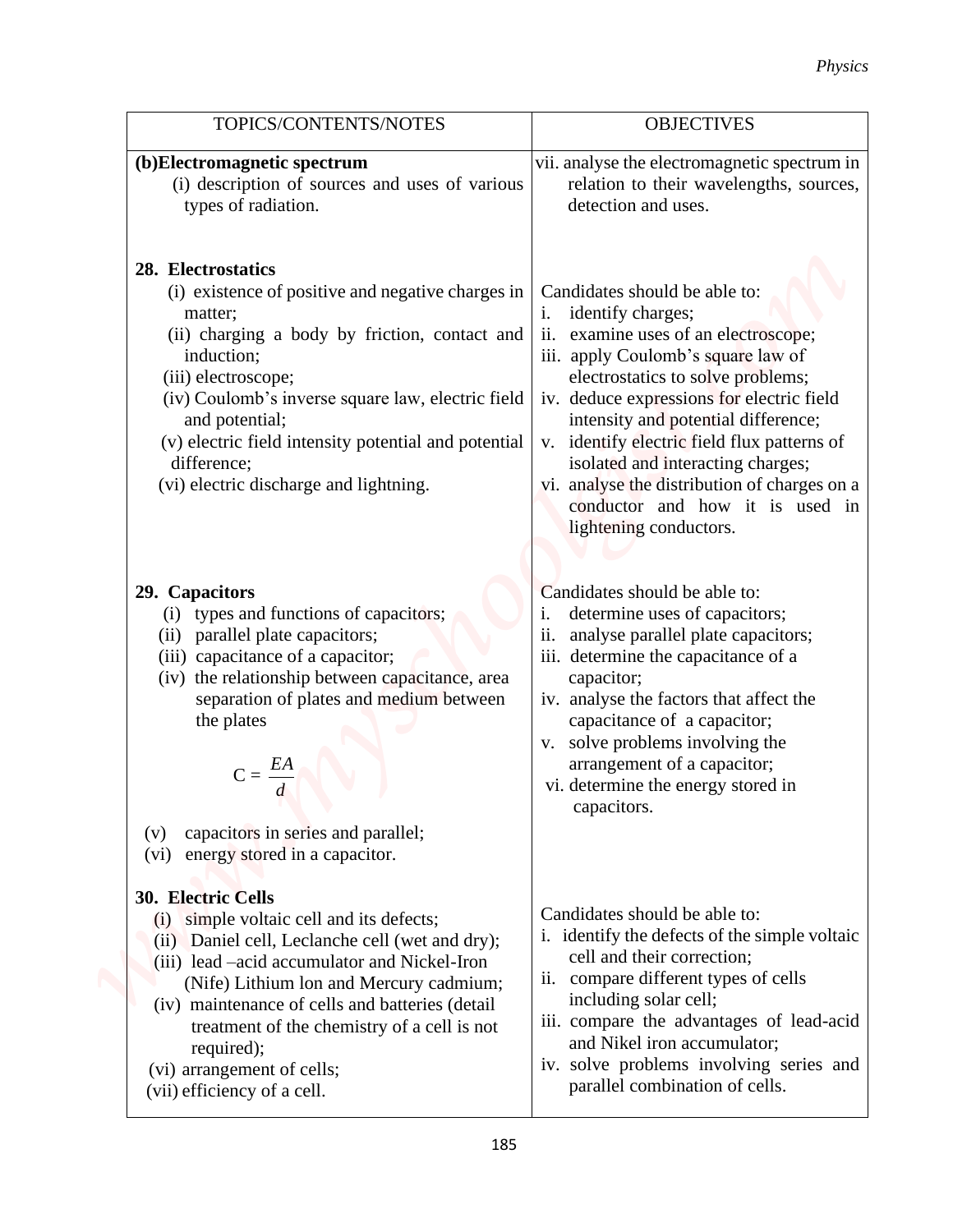|                                                                                                                                                                                                                                                                                                                                                                                                                                                                                                                    | <b>Physics</b>                                                                                                                                                                                                                                                                                                                                                                                                                                                                                                                                                                                             |
|--------------------------------------------------------------------------------------------------------------------------------------------------------------------------------------------------------------------------------------------------------------------------------------------------------------------------------------------------------------------------------------------------------------------------------------------------------------------------------------------------------------------|------------------------------------------------------------------------------------------------------------------------------------------------------------------------------------------------------------------------------------------------------------------------------------------------------------------------------------------------------------------------------------------------------------------------------------------------------------------------------------------------------------------------------------------------------------------------------------------------------------|
| TOPICS/CONTENTS/NOTES                                                                                                                                                                                                                                                                                                                                                                                                                                                                                              | <b>OBJECTIVES</b>                                                                                                                                                                                                                                                                                                                                                                                                                                                                                                                                                                                          |
| 31. Current Electricity<br>(i) electromagnetic force (emf), potential<br>difference (p.d.), current, internal resistance<br>of a cell and lost Volt;<br>(ii) Ohm's law, resistivity and conductivity;<br>(iii) measurement of resistance;<br>(iv) meter bridge;<br>(v) resistance in series and in parallel and their<br>combination;<br>(vi) the potentiometer method of measuring<br>emf, current and internal resistance of a cell.<br>electrical networks.<br>(i)                                              | Candidates should be able to:<br>i. differentiate between emf, p.d., current<br>and internal resistant of a cell;<br>ii. apply Ohm's law to solve problems;<br>iii. use metre bridge to calculate resistance;<br>iv. compute effective total resistance of<br>both parallel and series arrangement of<br>resistors;<br>v. determine the resistivity and the<br>conductivity of a conductor;<br>vi. measure emf. current and internal<br>resistance of a cell using the<br>potentiometer;<br>vii. identify the advantages of the<br>potentiometer;<br>viii. apply Kirchoff's law in electrical<br>networks. |
| 32. Electrical Energy and Power<br>(i) concepts of electrical energy and power;<br>(ii) commercial unit of electric energy and<br>power;<br>(iii) electric power transmission<br>heating effects of electric current;<br>(v)<br>electrical wiring of houses;<br>(vi)<br>(vii) use of fuses.                                                                                                                                                                                                                        | Candidates should be able to:<br>i. apply the expressions of electrical<br>energy and power to solve problems;<br>ii. analyse how power is transmitted from<br>the power station to the consumer;<br>iii. identify the heating effects of current<br>and its uses;<br>iv. identify the advantages of parallel<br>arrangement over series;<br>determine the fuse rating.<br>V.                                                                                                                                                                                                                              |
| 33. Magnets and Magnetic Fields<br>(i) natural and artificial magnets;<br>(ii) magnetic properties of soft iron and steel;<br>(iii) methods of making magnets<br>and<br>demagnetization;<br>(iv) concept of magnetic field;<br>(v) magnetic field of a permanent magnet;<br>(vi) magnetic field round a straight current<br>carrying conductor, circular wire and<br>solenoid;<br>(vii) properties of the earth's magnetic field;<br>north and south poles, magnetic meridian and<br>angle of dip and declination; | Candidates should be able to:<br>i. give examples of natural and artificial<br>magnets;<br>ii. differentiate between the magnetic<br>properties of soft iron and steel;<br>iii. identify the various methods of making<br>magnets and demagnetizing magnets;<br>iv. describe how to keep a magnet from<br>losing its magnetism;<br>v. determine the flux pattern exhibited<br>when two magnets are placed together<br>pole to pole;                                                                                                                                                                        |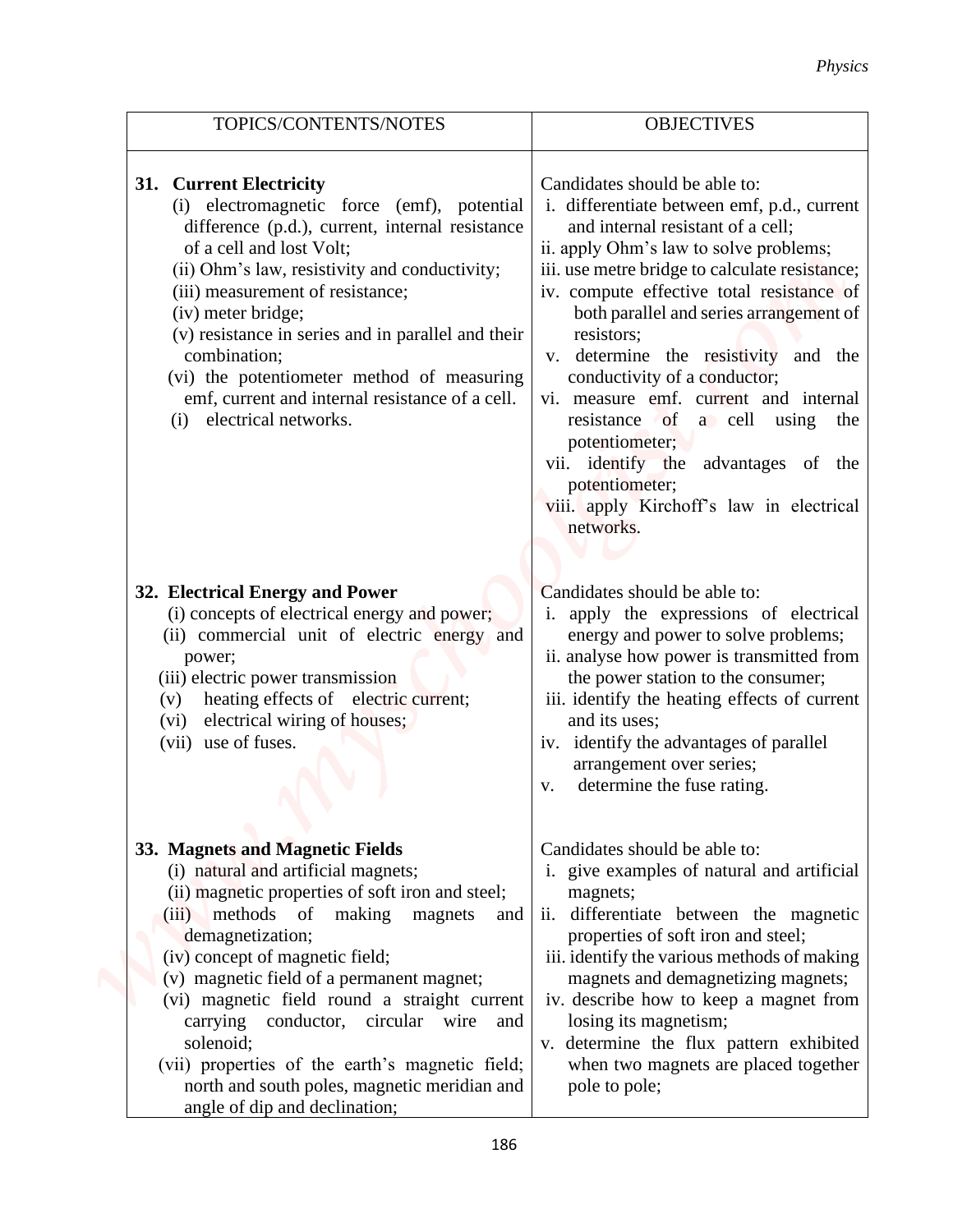|                                                                                                                                                                                                                                                                                                                                                                                                                                                                                                                           | <b>Physics</b>                                                                                                                                                                                                                                                                                                                                                                                                                                                                                                                                                                                                                                                                                                                                                                             |
|---------------------------------------------------------------------------------------------------------------------------------------------------------------------------------------------------------------------------------------------------------------------------------------------------------------------------------------------------------------------------------------------------------------------------------------------------------------------------------------------------------------------------|--------------------------------------------------------------------------------------------------------------------------------------------------------------------------------------------------------------------------------------------------------------------------------------------------------------------------------------------------------------------------------------------------------------------------------------------------------------------------------------------------------------------------------------------------------------------------------------------------------------------------------------------------------------------------------------------------------------------------------------------------------------------------------------------|
| TOPICS/CONTENTS/NOTES                                                                                                                                                                                                                                                                                                                                                                                                                                                                                                     | <b>OBJECTIVES</b>                                                                                                                                                                                                                                                                                                                                                                                                                                                                                                                                                                                                                                                                                                                                                                          |
| (viii) flux and flux density;<br>(ix) variation of magnetic field intensity over the<br>earth's surface<br>(x) applications: earth's magnetic field in<br>navigation and mineral exploration.                                                                                                                                                                                                                                                                                                                             | vi. determine the flux of a current carrying<br>conductor, circular wire and solenoid<br>including the polarity of the solenoid;<br>vii. determine the flux pattern of a magnet<br>placed in the earth's magnetic fields;<br>viii. identify the magnetic elements of the<br>earth's flux;<br>ix. determine the variation of earth's<br>magnetic field on the earth's surface;<br>x. examine the applications of the earth's<br>magnetic field.                                                                                                                                                                                                                                                                                                                                             |
| 34. Force on a Current-Carrying Conductor in a<br><b>Magnetic Field</b><br>quantitative treatment of force between<br>(i)<br>two parallel current-carrying conductors;<br>force on a charge moving in a magnetic<br>(ii)<br>field;<br>(iii) the d. c. motor;<br>(iv) electromagnets;<br>(v) carbon microphone;<br>(vi) moving coil and moving iron instruments;<br>(viii) conversion of galvanometers to ammeters<br>shunts<br>voltmeter<br>using<br>and<br>and<br>multipliers;<br>sensitivity of a galvanometer.<br>(ix) | Candidates should be able to:<br>determine the direction of force on a<br>1.<br>current carrying conductor using<br>Fleming's left-hand rule;<br>ii. interpret the attractive and repulsive<br>forces between two parallel current-<br>carrying conductors using diagrams;<br>iii. determine the relationship between the<br>force, magnetic field strength, velocity<br>and the angle through which the charge<br>enters the field;<br>iv. interpret the working of the d. c. motor;<br>v. analyse the principle of electromagnets<br>and give examples of its application;<br>vi. compare moving iron and moving coil<br>instruments;<br>vii. convert a galvanometer into an<br>ammeter or a voltmeter;<br>identify the factors affecting the<br>V111.<br>sensitivity of a galvanometer. |
| 35. (a) Electromagnetic Induction<br>Faraday's laws of electromagnetic<br>(i)<br>induction;<br>factors affecting induced emf;<br>(ii)<br>(iii) Lenz's law as an illustration of the<br>principle of conservation of energy;<br>(iv) a.c. and d.c generators;<br>(v) transformers;<br>(vi) the induction coil.                                                                                                                                                                                                             | Candidates should be able to:<br>i. interpret the laws of electromagnetic<br>induction;<br>ii. identify factors affecting induced emf;<br>iii. recognize how Lenz's law illustrates<br>the<br>principle of conservation of energy;<br>iv. interpret the diagrammatic set up of A.                                                                                                                                                                                                                                                                                                                                                                                                                                                                                                          |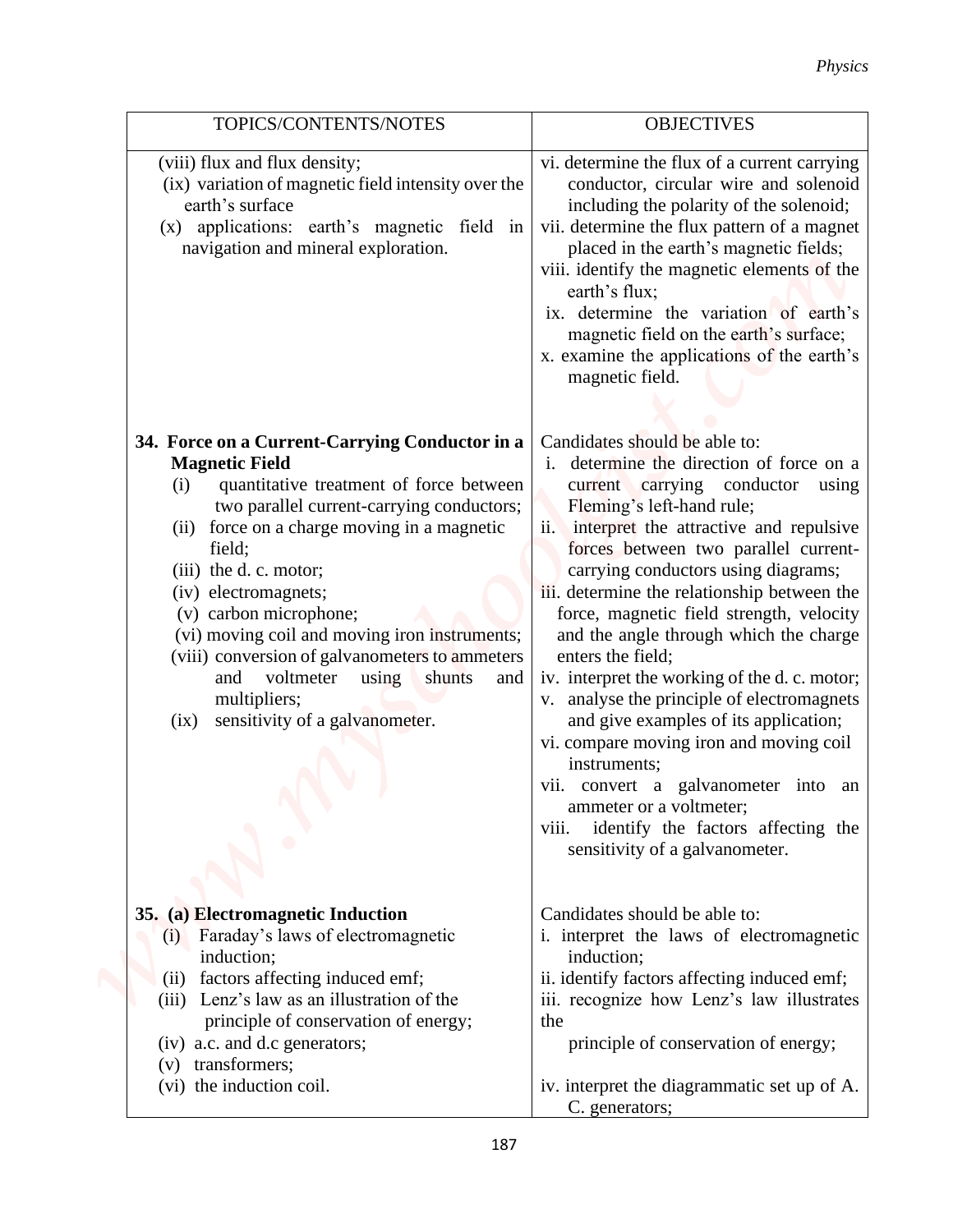|                                                                | Physics                                                                          |
|----------------------------------------------------------------|----------------------------------------------------------------------------------|
| TOPICS/CONTENTS/NOTES                                          | <b>OBJECTIVES</b>                                                                |
| (b) Inductance                                                 | v. identify the types of transformer;                                            |
| (i) explanation of inductance;                                 | vi. examine principles of operation of                                           |
| (ii) unit of inductance;                                       | transformers;                                                                    |
| (iii) energy stored in an inductor:                            | vii. assess the functions of an induction                                        |
| $E=\frac{1}{2}I^2L$                                            | coil;                                                                            |
|                                                                | viii. draw some conclusions from the                                             |
| (iv) application/uses of inductors.                            | principles of operation of an induction<br>coil;                                 |
|                                                                | ix. interpret the inductance of an inductor;                                     |
| <b>Eddy Current</b><br>(c)                                     | x. recognize units of inductance;                                                |
| reduction of eddy current<br>(i)                               | xi. calculate the effective total inductance                                     |
| (ii) applications of eddy current                              | in series and parallel arrangement;<br>xii. deduce the expression for the energy |
|                                                                | stored in an inductor;                                                           |
|                                                                | xiii. examine the applications of inductors;                                     |
|                                                                | xiv. describe the method by which eddy                                           |
|                                                                | current losses can be reduced;                                                   |
|                                                                | xv. determine ways by which eddy                                                 |
|                                                                | currents can be used.                                                            |
| 36. Simple A. C. Circuits                                      | Candidates should be able to:                                                    |
| (i) explanation of a.c. current and voltage;                   | i. identify a.c. current and d.c. voltage;                                       |
| (ii) peak and r.m.s. values;                                   | ii. differentiate between the peak and r.m.s.                                    |
| (iii) a.c. source connected to a resistor;                     | values of a.c.;                                                                  |
| a.c source connected to a capacitor-<br>(iv)                   | iii. determine the phase difference between                                      |
| (capacitive reactance);<br>a.c source connected to an inductor | current and voltage;                                                             |
| (v)<br>(inductive reactance);                                  | iv. interpret R-L-C circuits;                                                    |
| $(vi)$ R-L-C circuits;                                         | v. analyse vector diagrams;                                                      |
| (vii) vector diagram, phase angle and power                    | vi. calculate the effective<br>voltage,                                          |
| factor;                                                        | reactance and impedance;                                                         |
| (viii) resistance and impedance;                               | vii. recognize the condition by which the                                        |
| (ix) effective voltage in an R-L-C circuits;                   | circuit is at resonance;<br>viii. determine the resonant frequency of            |
| (x) resonance and resonance frequency:                         | R-L-C arrangement;                                                               |
| $F_0 = \frac{1}{2\pi\sqrt{LC}}$                                | ix. determine the instantaneous power,                                           |
|                                                                | average power and the power factor in                                            |
|                                                                | a. c. circuits.                                                                  |
|                                                                |                                                                                  |
| 37. Conduction of Electricity Through                          |                                                                                  |
| (a) liquids                                                    | Candidates should be able to:<br>i. distinguish between electrolytes and non-    |
|                                                                | electrolytes;                                                                    |
| electrolytes and non-electrolyte;<br>(1)                       | ii. analyse the processes of electrolysis;                                       |
| (ii) concept of electrolysis;                                  | iii. apply Faraday's laws of electrolysis to                                     |
| (iii) Faraday's laws of electrolysis;                          | solve problems;                                                                  |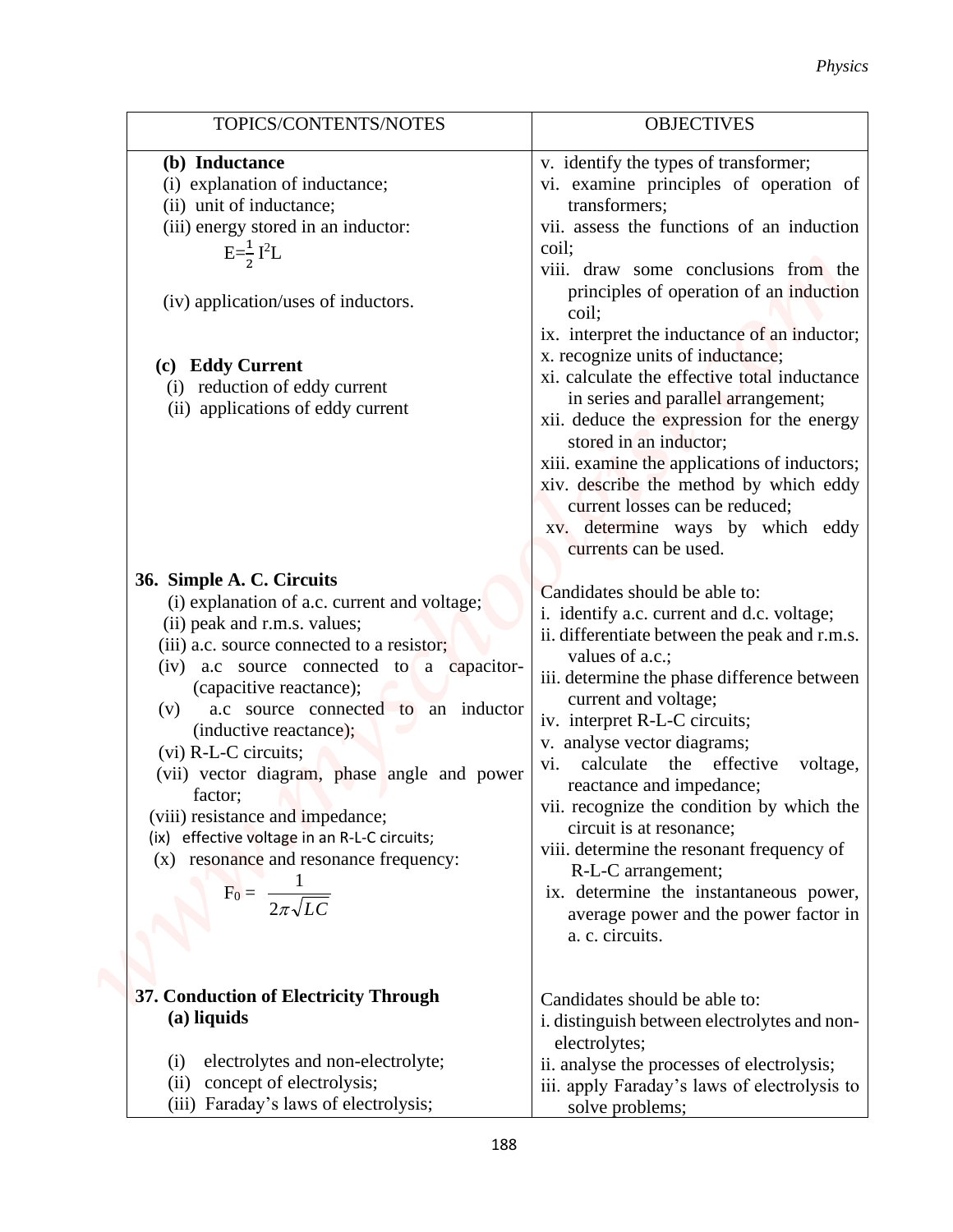| TOPICS/CONTENTS/NOTES                                                                                                                                                                                                                                                                                                                                                                                                                                                                                                                                                                                                                                                                                                                                                                                                                                                                                                                                           | <b>OBJECTIVES</b>                                                                                                                                                                                                                                                                                                                                                                                                                                                                                                                                                                                                                                                                                                                                                                                                                                                                                                                                                                                                                                                                                                                                                                                                                                                                                                     |
|-----------------------------------------------------------------------------------------------------------------------------------------------------------------------------------------------------------------------------------------------------------------------------------------------------------------------------------------------------------------------------------------------------------------------------------------------------------------------------------------------------------------------------------------------------------------------------------------------------------------------------------------------------------------------------------------------------------------------------------------------------------------------------------------------------------------------------------------------------------------------------------------------------------------------------------------------------------------|-----------------------------------------------------------------------------------------------------------------------------------------------------------------------------------------------------------------------------------------------------------------------------------------------------------------------------------------------------------------------------------------------------------------------------------------------------------------------------------------------------------------------------------------------------------------------------------------------------------------------------------------------------------------------------------------------------------------------------------------------------------------------------------------------------------------------------------------------------------------------------------------------------------------------------------------------------------------------------------------------------------------------------------------------------------------------------------------------------------------------------------------------------------------------------------------------------------------------------------------------------------------------------------------------------------------------|
| (iv) application of electrolysis, e.g.<br>electroplating, calibration of ammeter etc.                                                                                                                                                                                                                                                                                                                                                                                                                                                                                                                                                                                                                                                                                                                                                                                                                                                                           |                                                                                                                                                                                                                                                                                                                                                                                                                                                                                                                                                                                                                                                                                                                                                                                                                                                                                                                                                                                                                                                                                                                                                                                                                                                                                                                       |
| (b) gases<br>(i) discharge through gases (qualitative<br>treatment only);<br>(ii) application of conduction of electricity<br>through gases;<br>38. Elementary Modern Physics-Bohr's Theory<br>(i) models of the atom and their limitations;<br>(ii) elementary structure of the atom;<br>(iii) energy levels and spectra;<br>(iv) thermionic and photoelectric emissions;<br>(v) Einstein's equation and stopping potential<br>(vi) applications of thermionic emissions and<br>photoelectric effects;<br>(vii) simple method of production of x-rays;<br>(viii) properties and applications of alpha, beta<br>and gamma rays;<br>(ix) half-life and decay constant;<br>(x) simple ideas of production of energy by<br>fusion and fission;<br>(xi) binding energy, mass defect and Einstein's<br>Energy equation<br>$[\Delta E = \Delta Mc^2]$<br>(xii) wave-particle (duality of matter);<br>(xiii) electron diffraction;<br>(xiv) the uncertainty principle. | iv. analyse discharge through gases;<br>v. determine some applications/uses of<br>conduction of electricity through gases.<br>Candidates should be able to:<br>i. identify the models of the atom and write<br>their limitations;<br>ii. describe elementary structure of the<br>atom;<br>iii. differentiate between the energy levels<br>and spectra of atoms;<br>iv. compare thermionic emission and<br>photoelectric emission;<br>v. apply Einstein's equation to solve<br>problems of photoelectric effect;<br>vi. calculate the stopping potential;<br>vii. relate some application of thermionic<br>emission and photoelectric effects;<br>viii. interpret the process involved in the<br>production of x-rays;<br>ix. identify some properties and<br>applications of x-rays;<br>analyse elementary radioactivity;<br>X.<br>xi. distinguish between stable and unstable<br>nuclei;<br>xii. identify isotopes of an element;<br>xiii. compare the properties of alpha, beta<br>and gamma rays;<br>xiv. relate half-life and decay constant of a<br>radioactive element;<br>xv. determine the binding energy, mass<br>defect and Einstein's energy equation;<br>xvi. analyse wave particle duality;<br>xvii. solve some numerical problems based<br>on the uncertainty principle and wave -<br>particle duality. |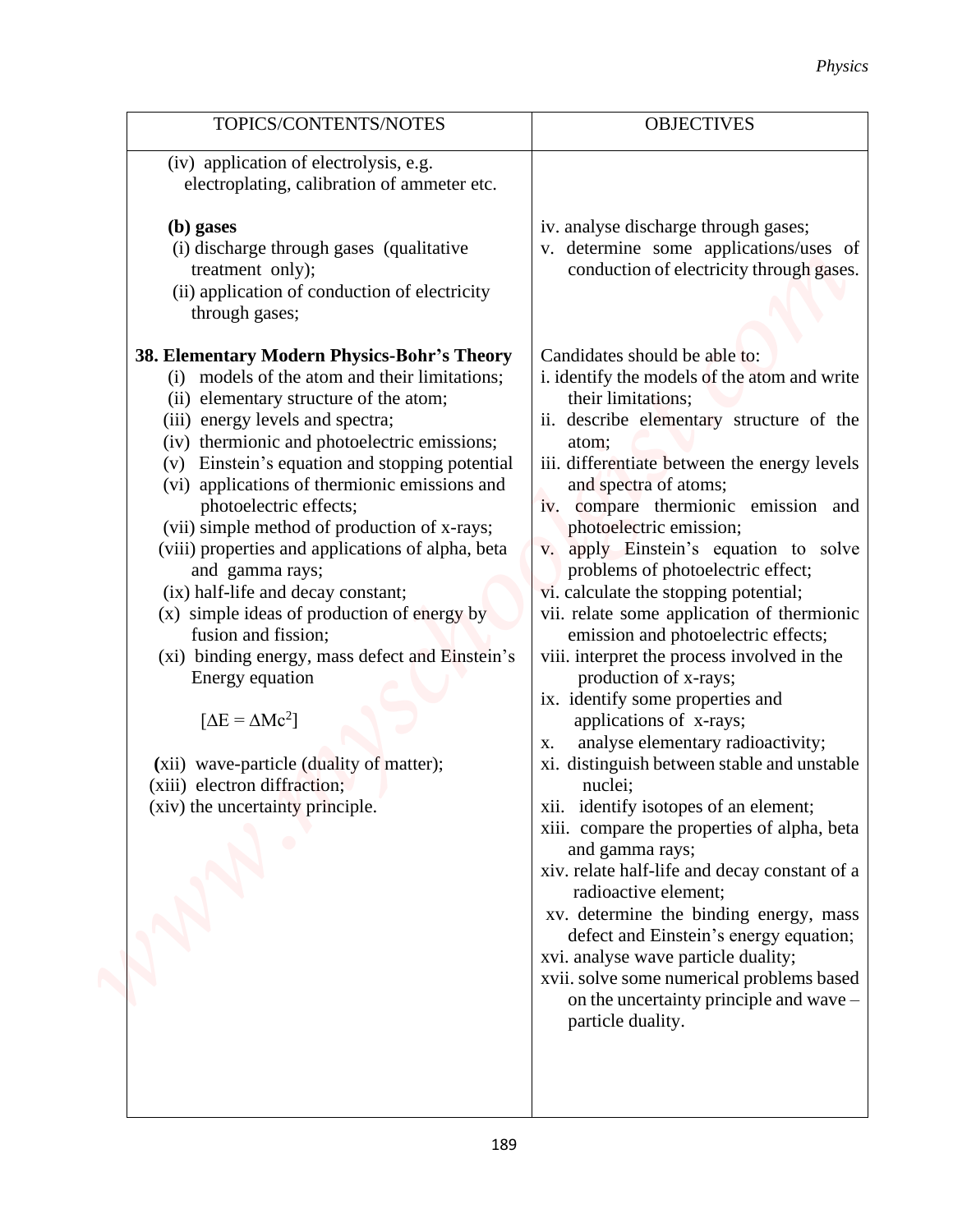| TOPICS/CONTENTS/NOTES                                                                                                                                                                                                                                                                                                                                                                                     | <b>OBJECTIVES</b>                                                                                                                                                                                                                                                                                                                                                                                 |
|-----------------------------------------------------------------------------------------------------------------------------------------------------------------------------------------------------------------------------------------------------------------------------------------------------------------------------------------------------------------------------------------------------------|---------------------------------------------------------------------------------------------------------------------------------------------------------------------------------------------------------------------------------------------------------------------------------------------------------------------------------------------------------------------------------------------------|
| 39. Introductory Electronics<br>(i) distinction between metals, semiconductors<br>and insulators (elementary knowledge of band<br>gap is required);<br>intrinsic and extrinsic semiconductors (n-<br>(ii)<br>type and p-type semiconductors);<br>(iii) uses of semiconductors and diodes in<br>rectification and transistors in amplification;<br>(iv) elementary knowledge of diodes and<br>transistors. | Candidates should be able to:<br>i. differentiate between conductors, semi-<br>conductors and insulators;<br>ii. distinguish between intrinsic and<br>extrinsic semiconductors (n-type and<br>p-type semiconductors);<br>iii. distinguish between electron and hole<br>carriers;<br>iv. analyse diodes and transistor<br>v. relate diodes to rectification<br>and<br>transistor to amplification. |
|                                                                                                                                                                                                                                                                                                                                                                                                           |                                                                                                                                                                                                                                                                                                                                                                                                   |